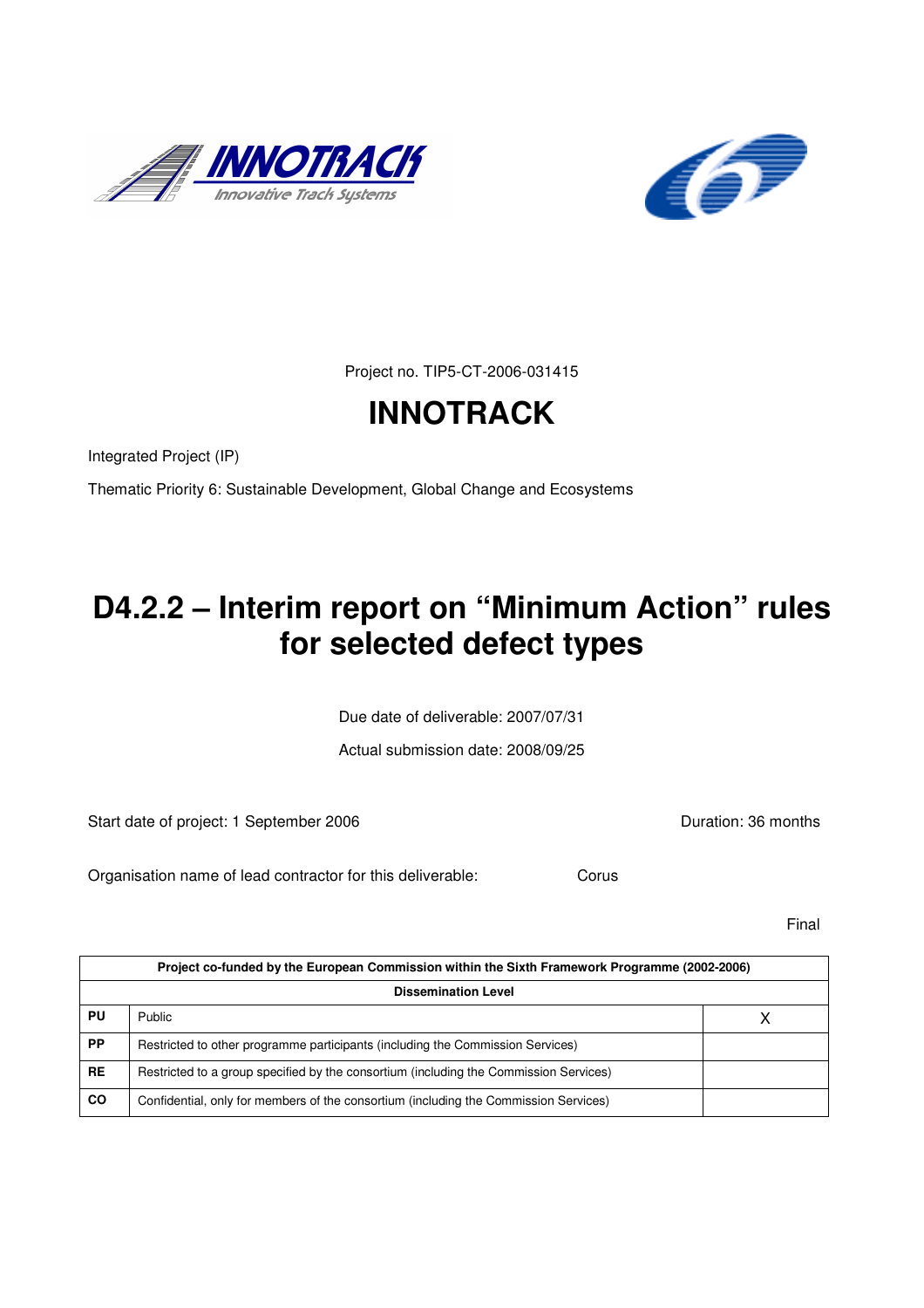# **Table of Contents**

| 1. |                 |  |
|----|-----------------|--|
| 2. |                 |  |
| 3. |                 |  |
|    | 3.1             |  |
|    | 3.2             |  |
|    |                 |  |
|    |                 |  |
|    |                 |  |
|    |                 |  |
|    |                 |  |
|    |                 |  |
|    |                 |  |
|    | 3.3             |  |
|    | 3.4             |  |
|    |                 |  |
|    |                 |  |
|    |                 |  |
|    | 3.5             |  |
|    |                 |  |
|    |                 |  |
|    |                 |  |
|    |                 |  |
|    |                 |  |
|    |                 |  |
|    | 3.6             |  |
|    |                 |  |
|    |                 |  |
|    |                 |  |
|    |                 |  |
|    |                 |  |
|    |                 |  |
| 4. |                 |  |
| 5. |                 |  |
| 6. |                 |  |
|    | <b>Annexe A</b> |  |
|    | A.1.            |  |
|    | A.2.            |  |
|    |                 |  |
|    |                 |  |
|    |                 |  |
|    |                 |  |
|    |                 |  |
|    |                 |  |
|    |                 |  |
|    |                 |  |
|    | <b>Annexe B</b> |  |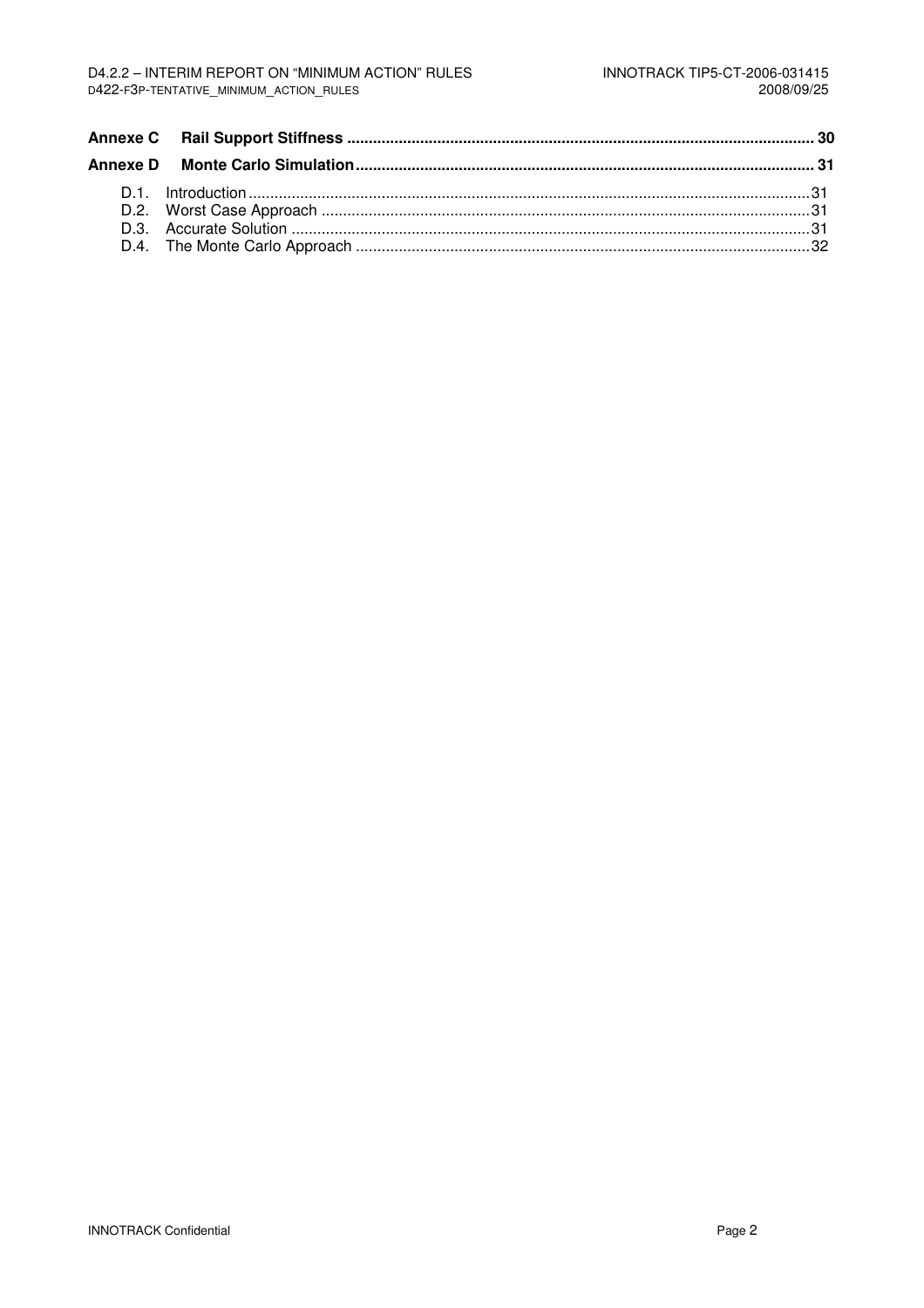## **Glossary**

| Abbreviation / | <b>Description</b>                                                                               |  |  |  |  |
|----------------|--------------------------------------------------------------------------------------------------|--|--|--|--|
| acronym        |                                                                                                  |  |  |  |  |
| Probability    | always refers to probability in a statistical sense                                              |  |  |  |  |
| <b>Risk</b>    | The product of the probability of an event and the cost of the consequences of its<br>occurrence |  |  |  |  |
| s.i.f          | Stress Intensity factor                                                                          |  |  |  |  |
| <b>SFT</b>     | Stress free temperature                                                                          |  |  |  |  |
| <b>CWR</b>     | Continuously welded rail                                                                         |  |  |  |  |

The following terms used in this report should be interpreted as follows:-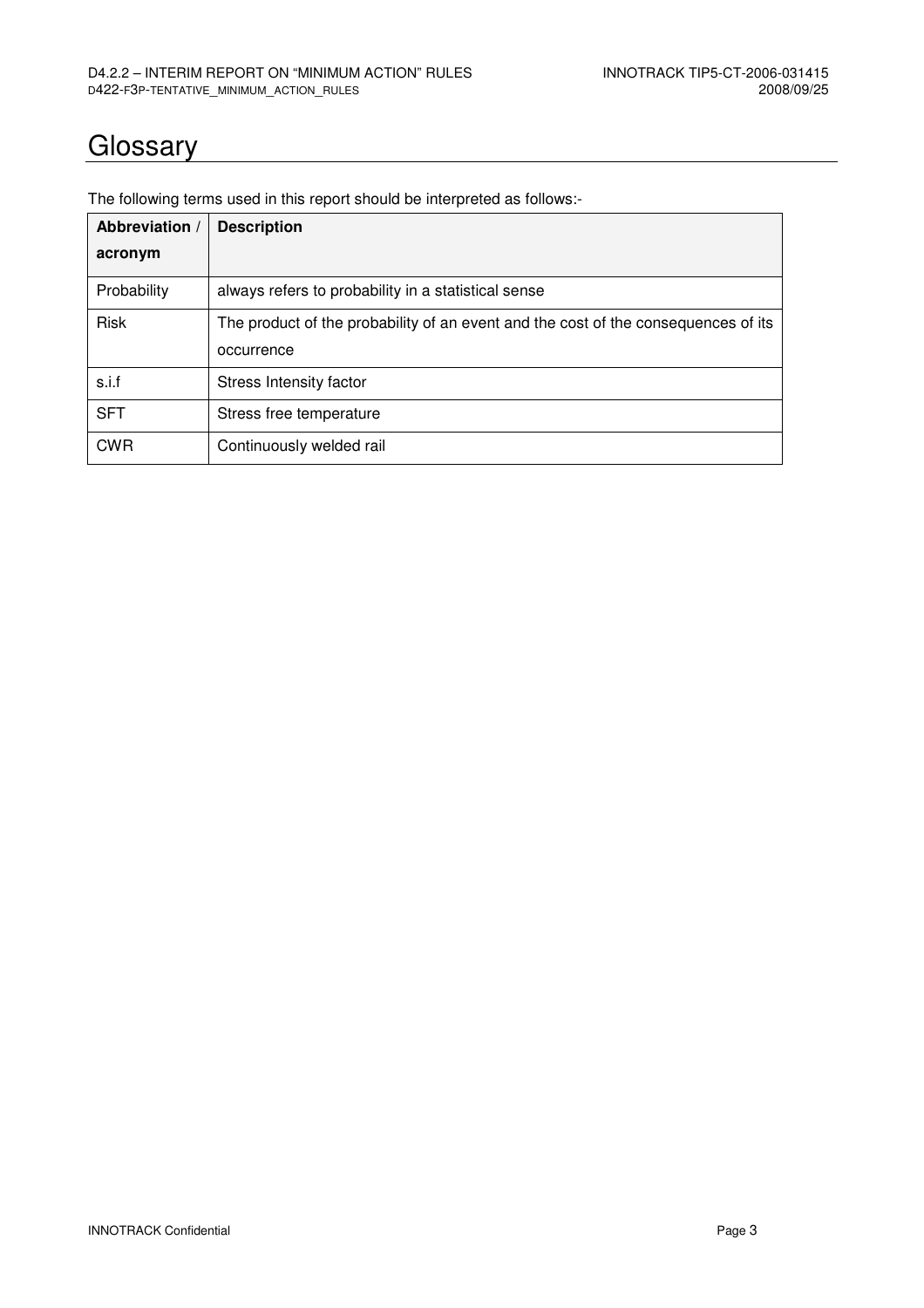## 1. Executive Summary

This report sets out a scientific approach to the determination of 'minimum action' timescales i.e. the timeframe within which the engineer must take action when a defect has been discovered.

For the purpose of this report, 'Minimum Actions' are defined as 'the actions that the engineer with responsibility for the safety of the line must take in the event that a defective or broken rail is discovered'. Thus the report is not about preventative maintenance strategies such as rail grinding. It is about the actions required and the timescale for action when preventative measures have failed to stop the development of a crack that threatens the integrity of the rail.

Within Europe, practices, in particular minimum action timescales, vary widely. This is not surprising since so do inspection regimes, and the two are closely connected. The longer the period between inspections, the greater the time available for defect growth and hence the shorter the time available (on average) to take action when a defect is discovered. Axle loads and traffic density would also be expected to have a major effect.

As a generality, it is not possible to predict, with confidence, the residual life of a specific rail containing a crack. There is too much scatter in material properties, support conditions, vehicle loadings, residual stresses etc. to enable this to be done. However a considerable amount of information is available on the range of properties, support conditions etc. that are experienced. Using these data and the process of Monte Carlo simulation, it is possible to predict, on a system wide or track category basis, what the effect of changes in minimum action time scales, inspection method or inspection period, traffic pattern or track construction will be on the proportion of defects that will result in rail breakage.

This is the essence of the approach proposed in this report. It combines fracture mechanics based residual life prediction with Monte Carlo simulation.

The method described will provide a tool for the evaluation and optimisation of inspection procedures and action timescales, a means of predicting what effects changes in traffic pattern will have on breakage rates and a means of assessing the benefits of different forms of track construction.

The method is necessarily limited by the boundaries of current scientific knowledge. In particular the rate of growth of rolling contact fatigue cracks is still an active area of research. Hence, whilst there is no conceptual problem in applying the method to head checks and squats, in practice, our fundamental understanding of the phenomenon may need to be to be advanced before the approach can be applied.

In the form presented here, the model also assumes that the initial defect is small. Thus the model will not deal with the major defects that occasionally occur in alumino-thermic welds as a function of process faults. Arguably this is more a process control problem than one that should be contained by routine inspection.

In the next phase of the project, the methodology described will be implemented as a software package. This will be available to Infrastructure Managers under a separate agreement.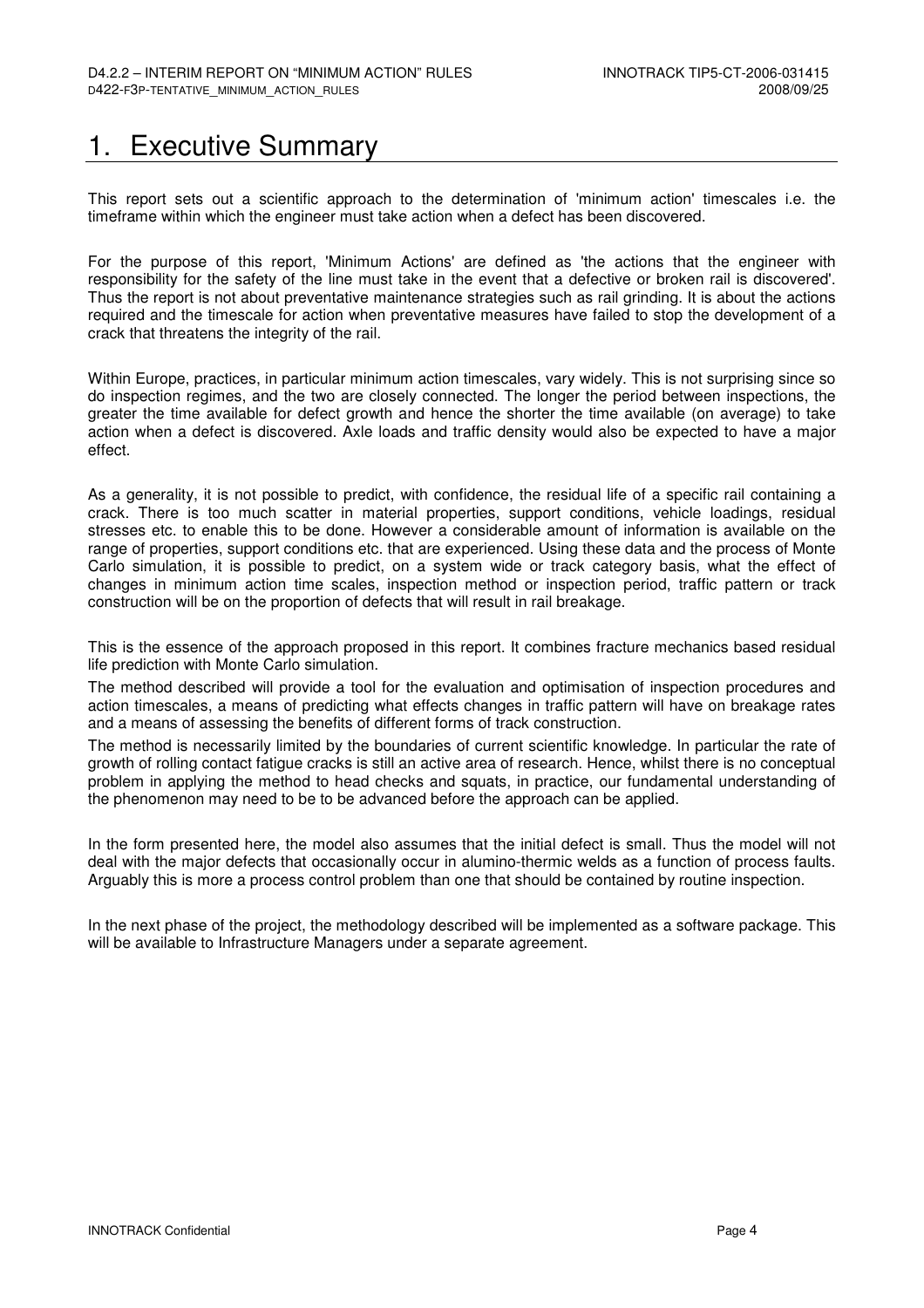# 2. Introduction

The term 'minimum action' is used in a railway context to define actions that the engineer with responsibility for the safety of the line must take in the event that a defective or broken rail is discovered<sup>1</sup>.

Historically 'Minimum Action' rules have developed pragmatically. As a result, national practices reflect the historical experience of individual railway administrations. Unsurprisingly this has resulted in a diversity of practices across Europe.

This diversity implies, potentially, an implicit acceptance of different levels of risk, presently undefined. Perhaps more importantly, the empirical nature of the rules also means that there can be no certainty that when traffic characteristics change, for example speeds or axle loads are increased, what has proved satisfactory in the past will continue to be so.

One objective of SP4, within the Innotrack project, is to develop a methodology for the determination of 'Minimum Actions' on a scientific basis. Such a methodology is described in this report.

The process put forward is complex and requires data on a wide range of factors to be input. The benefit of this however is that the effect of that same wide range of factors on 'Minimum Action' timescales can be assessed.

The process is based on the modelling of the crack growth process under the cyclic loading produced by traffic rather than on statistical correlations. The advantage of going back to fundamentals in this way is that it is possible to look at radically different situations and solutions to those that currently exist.

In the next phase of the project, the methodology described will be implemented as a software package. This will be available to Infrastructure Managers under a separate agreement. Once developed and implemented it will

• enable convergent standards to be developed that represent a comparable level of risk

and

• provide a rational basis for rules under new operating conditions

There is also the potential, that in some circumstances a scientific approach will justify a relaxation of 'action' time scales, thus enabling action to be taken as part of a planned maintenance cycle, rather than as an emergency measure, at a considerable saving in cost.

 $1$  The term 'minimum action' is used to emphasise that the engineer may take additional action should he or she deem it necessary or desirable.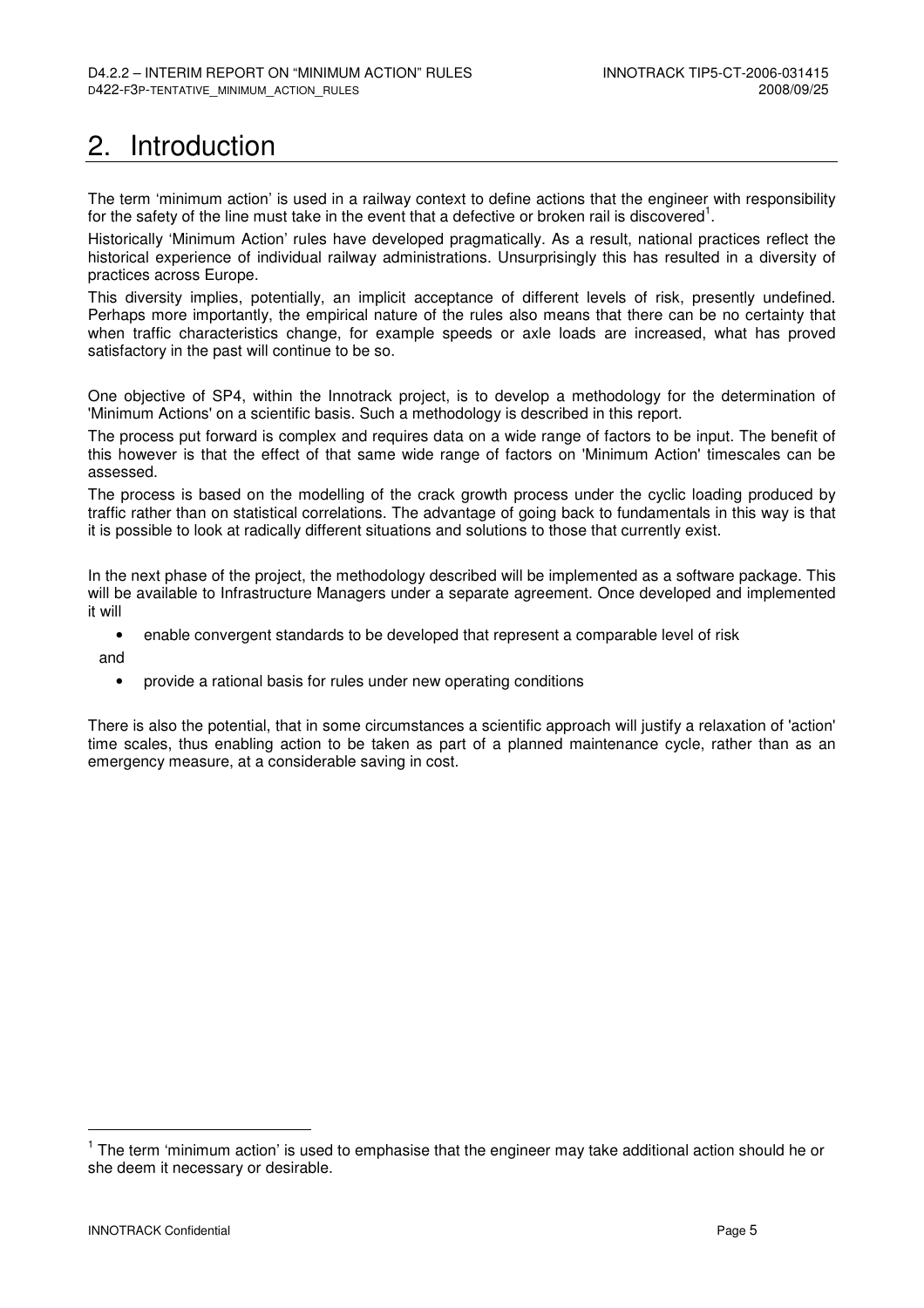## 3. A Scientific Basis for 'Minimum Actions' for Defective Rails

## 3.1 The Principle

In principle, the issue is a simple application of fracture mechanics. However, as will become evident, the task is one of considerable complexity.

The fundamental assumption underlying Linear Elastic Fracture Mechanics (LEFM) is that the conditions at any point at the tip of a crack can be characterized by a 'stress intensity factor', K, derived from an elastic stress analysis. The assumption is valid provided that the plastic zone at the tip of the crack is small compared to the overall size of the crack (Irwin, 1957) $^{2,3}$ .

Its consequence is that two cracks, in the same material, when subjected to the same stress intensity factor history, can be expected to behave in the same way. Thus, if, in the laboratory, a cracked test piece is cyclically loaded such that the stress intensity factor history replicates that experienced by a crack in a trafficked rail, the two cracks can be expected to grow at the same rate.

Two empirical developments of LEFM are of major importance. Paris et al. (1963), showed that the crack growth rate (da/dN), where 'a' is the crack size and 'N' is the number of applied load cycles could be related to the stress intensity factor range (∆K) experienced by a comparatively simple relationship (Paris' law):

$$
(da/dN) = c. (\Delta K)^n
$$

'c' and 'n' being material dependent.

The second observation was that there existed a lower bound value of K at which brittle fracture might occur, usually designated  $K_{1c}$  and referred as the 'plane strain fracture toughness' of the material. Thus if the cyclic maximum value of K ( $K_{\text{max}}$ ) exceeds  $K_{1c}$ , there is a possibility of immediate breakage.

The stress intensity factor is a defined function of crack size and the applied forces or stresses, i.e.

 $K = F(\sigma, a)$ 

A knowledge of any two (plus a knowledge of the form of F) enables the third to be estimated. Thus if σ and  $K_{1c}$  are known, the minimum crack size (a<sub>f</sub>) at failure can be estimated<sup>4</sup>.

Integration of Paris' law enables the crack size after N cycles to be estimated:

∫ da /(c.(ΔK)<sup>n</sup> = ∫ dN

 $2$  All references, including those in the appendices, are listed at the end of the report.

<sup>&</sup>lt;sup>3</sup> For rail manufacture, steels require a combination of reasonably high strength and high wear resistance at an economically viable price. These requirements leads to the almost universal use of pearlitic steels for rail manufacture. Pearlitic steels are of relatively low toughness. The combination of a moderately high yield strength (restricting the size of the plastic zone) with a low toughness (limiting the maximum applied stress intensity factor) means that LEFM can be applied to the majority of problems involving cracked rails.

<sup>&</sup>lt;sup>4</sup> This is the simplest case. If more than one loading system is involved, the form of 'F' will be different in each case and the value of K needs to be determined by adding the contributions from each source together.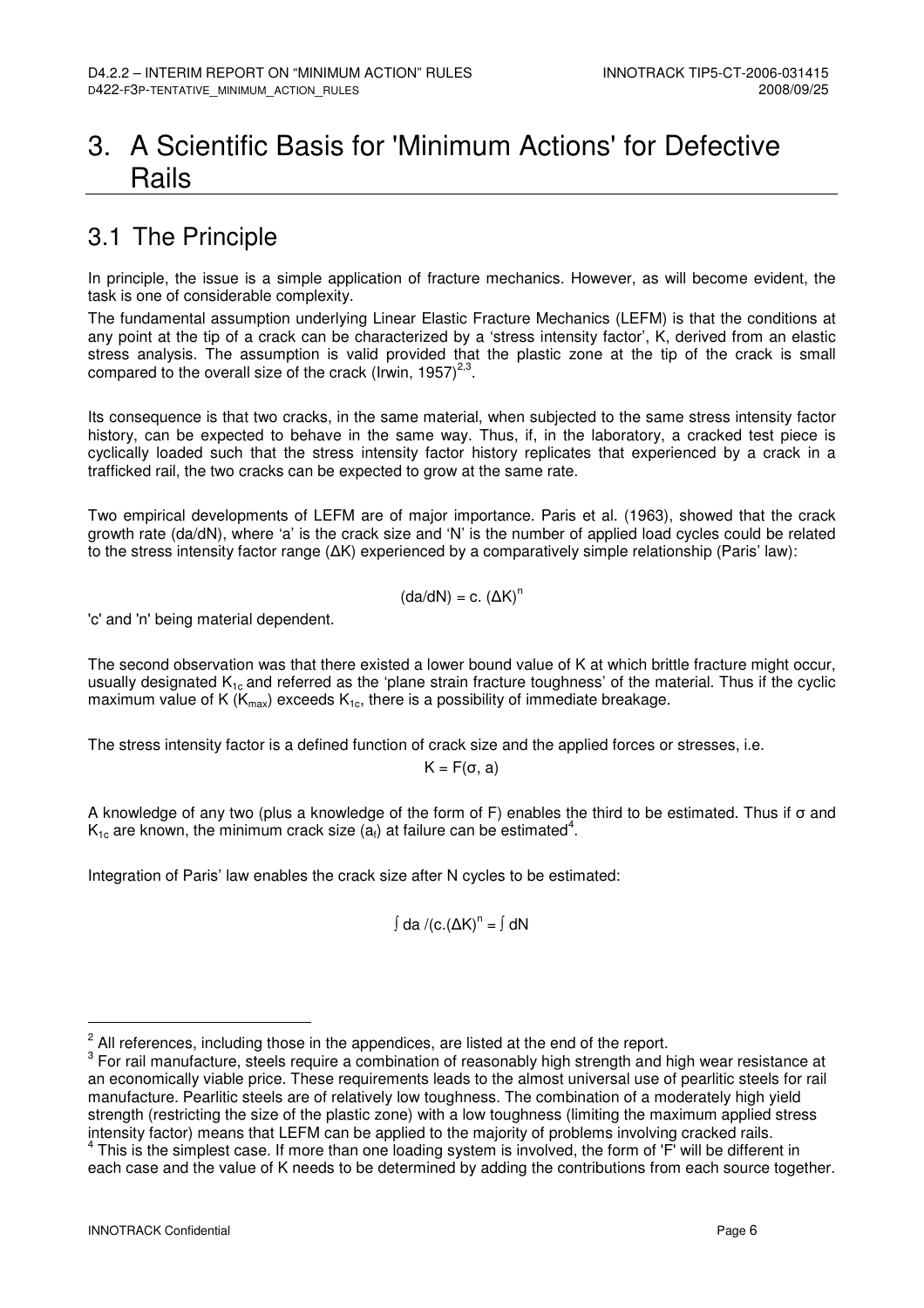If the current crack size in a rail is known (a<sub>0</sub>), and the crack size at which the rail may fail is also known (a<sub>t</sub>), these can be set as the integration limits and the number of load cycles to failure (N<sub>f</sub>) predicted<sup>5</sup>. Thus from a knowledge of the current crack size, the loading conditions, the Paris' law parameters (c, n) and the fracture toughness of the rail steel, the residual life of a cracked rail can be estimated and thus the time frame determined for action to mitigate the breakage risk $^6$ .

### 3.2 The Process

#### 3.2.1 Introduction

Generally, because of the complexity of the 'K-calibration' or 'compliance function', F, the integration has to be performed numerically. Set out below is a process for the deterministic estimation of the residual life of a cracked rail. The elements of the process are discussed in more detail in subsequent sub-sections.

<sup>&</sup>lt;sup>5</sup> Other, more complex, equations have been developed to describe the relationship between crack growth rate and the stress intensity factor history, but the principle outlined above remains valid.

 $^6$  It is for this reason that the European Rail Standard sets out minimum values for  $K_{1c}$  and maxima for da/dN at specified values of ∆K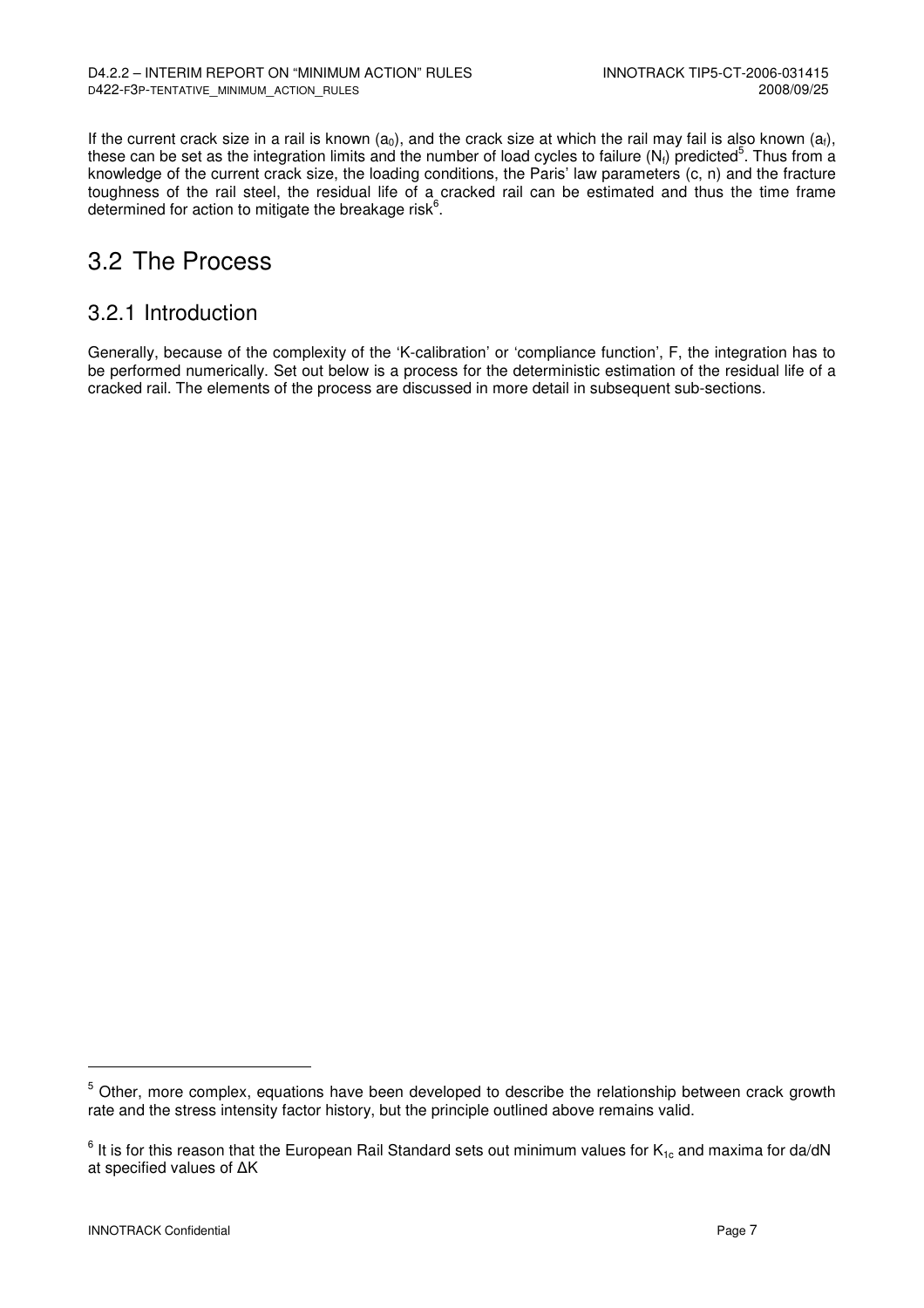#### 3.2.2 Procedure

#### Data Input

**Descriptive material** - to enable the output to be identified with the application

**Live stress data** It is assumed that the live stress history has been preprocessed to create a set of stress range/ mean stress/ number of occurrences triads. The data required are the number of triads, and the range, mean and occurrence values

> **Conversion factor** The live stress history will represent a finite period such as 24hours track usage or 0.1MGT. A factor is required to convert 'life' in terms of the number of times the stress history has been applied to 'life' in terms of time or tonnage

> > **Stresses due to static & quasi-static loading.** This will include residual stresses, and in the case of rails, thermal stresses and 'rolling out stresses'

> > > **Geometry** The inputs need to describe the crack geometry, the initial dimensions of the crack, and possibly any limiting values that are to be assumed and the critical dimensions of the body. Information to describe the stress distributions associated with the live and static stresses is also required.

**Compliance functions** For each loading case, static and dynamic, it is necessary to establish a value for the resultant stress intensity factor. Compliance functions can be created as an iterative loop using finite element or boundary integral methods as the crack develops but if solutions can be entered in a closed form or as a look up table, this is much to be preferred.

**Materials data** In general, the following are required.

The fatigue crack growth threshold, and its variation with stress ratio, the 'Paris Law' parameters (or, if another law is used, an equivalent set of values), and the fracture toughness,  $K_{1c}$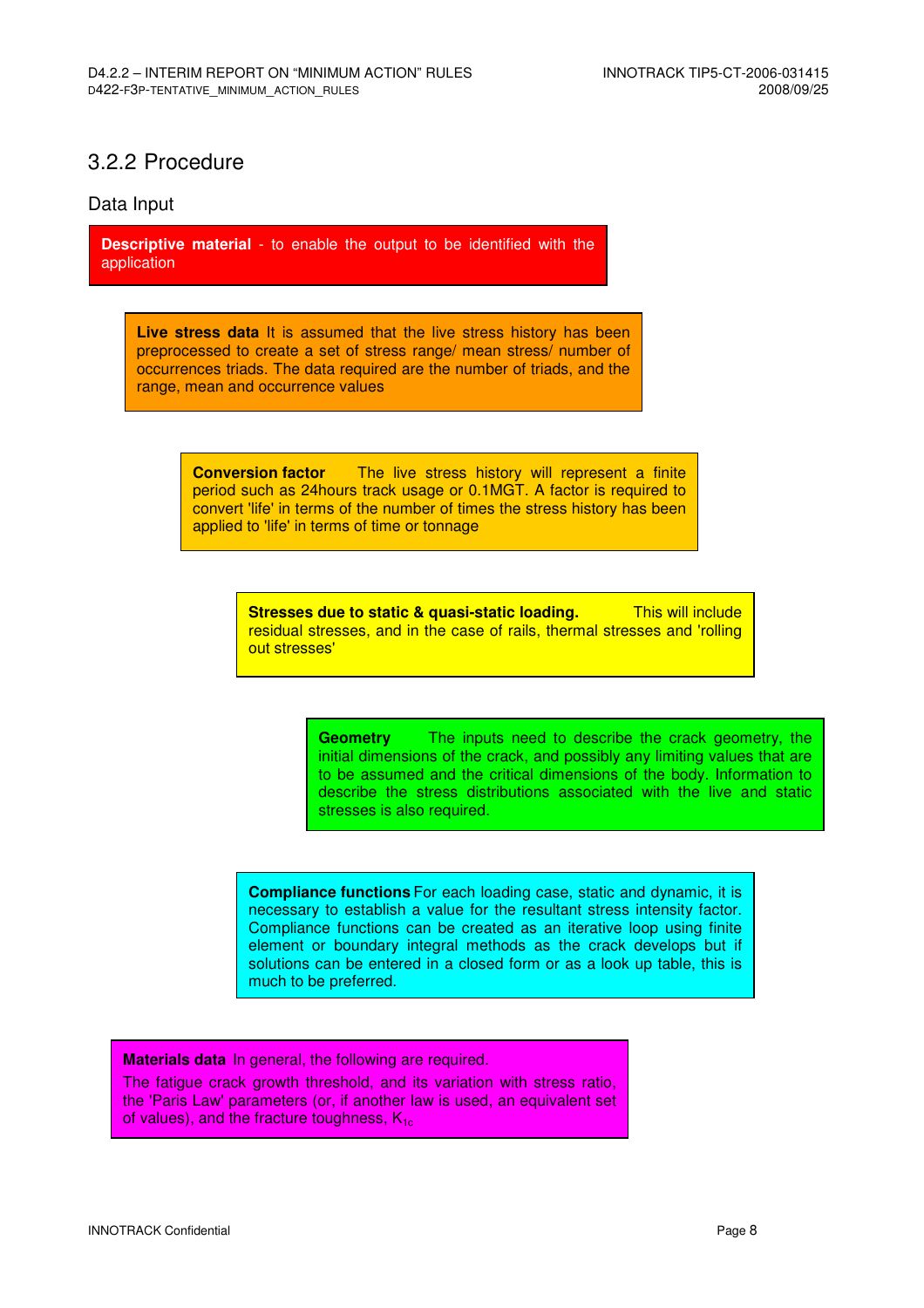#### Flow Chart

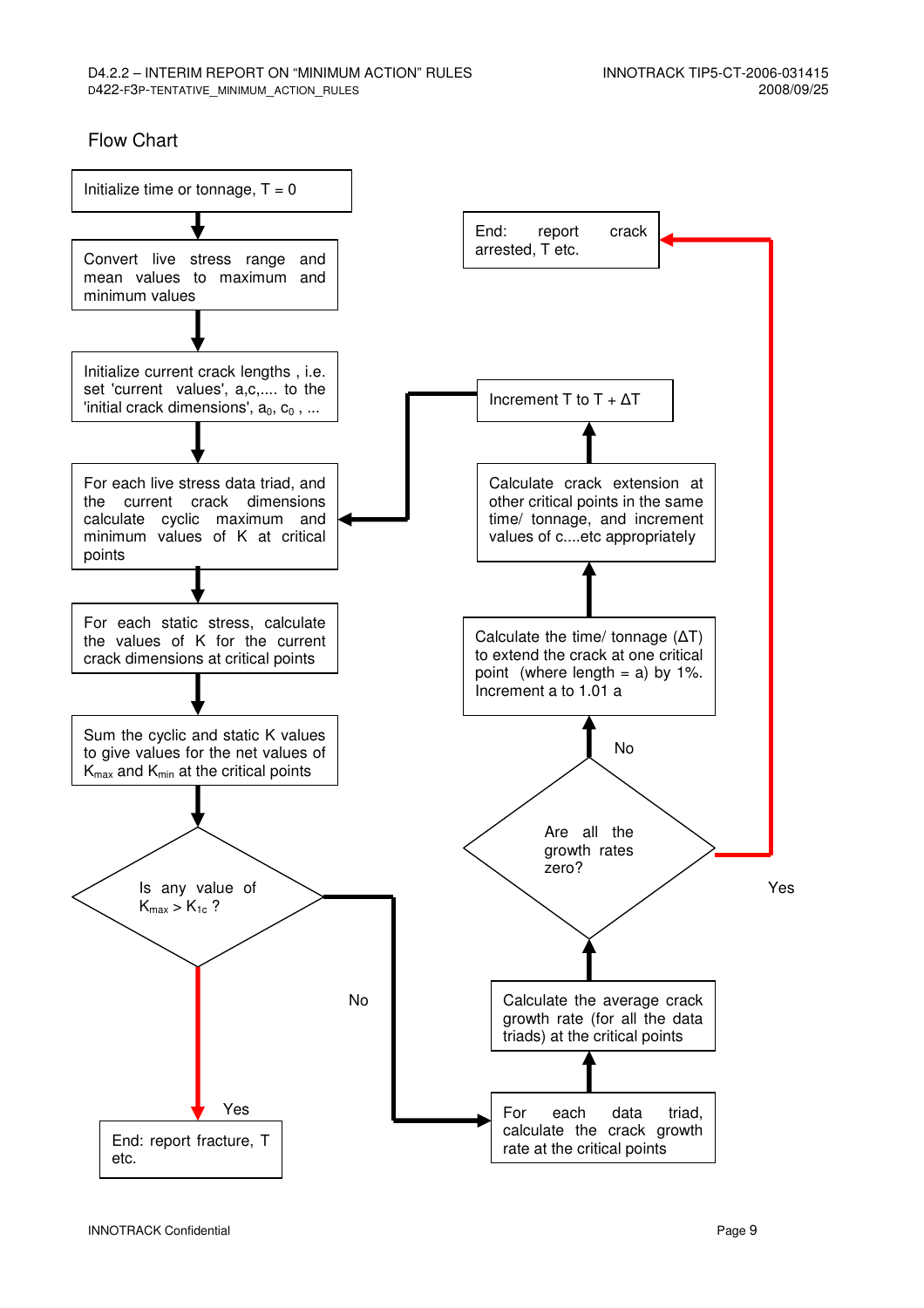### 3.2.3 Stress Data

The following need to be taken into account.

#### Live Stresses

The live stresses due to traffic may include stresses associated with the overall bending of the rail, local bending stresses (as when, directly beneath the wheel, the head bends as an independent beam on an elastic foundation) and contact stresses.

The data may initially be in the form of a stress history for a specified period at some reference surface on the rail. Information also needs to be input that enables these surface stresses to be related to the stress field within the rail.

More generally, a stress history will need to be constructed from predictions of the wheel-rail forces, the rail's properties and the track support stiffness<sup>7</sup>.

Track quality is conventionally measured as the standard deviation of the top or line over a specified distance, usually of the order of 200m. It is often supposed that a poor track quality equates to high track forces. However standard deviation is a poor indicator of dynamic track forces as it is independent of wavelength.

Long range imperfections have passenger comfort implications, but, as a generalisation, they do not result in a significant increase in the wheel/rail force. On the other hand short range irregularities, such as a dipped or stepped welds, can generate high forces. Speed becomes highly significant not only because dynamic forces are speed dependent but also because the point at which the wheel/rail force reaches a maximum is speed and support stiffness dependent.

Away from short range top faults, the static axle load can be taken as a reasonable starting point for the prediction of stresses. Where short range faults exist a more complex analysis is required. As a matter of observation, there is also, generally, a large amount of scatter in the stresses realised close to a discrete track irregularity.

Wheel irregularities have similar effects to track irregularities with the proviso that whereas the impact associated with a track irregularity will always occur at roughly the same place (for a given vehicle, speed etc.), that associated with a wheel irregularity will occur randomly. In general it has therefore been historic practice to ignore the contribution of wheel irregularities to the development of cracks in rails. However while they are likely to have a negligible contribution to the growth rate, wheel flats can truncate the life of the rail by inducing brittle fracture.<sup>8</sup>

The stress history may be pre-processed by a cycle counting algorithm to give pairs of stress range and mean stress values, each of which is associated with the number of times it occurs in a representative period, for example a day, a week or per megatonne of traffic. Alternatively a 'cycle by cycle' growth calculation may be undertaken but this does not appear to offer any advantage in this application.

#### Thermal Stresses

In CWR the rail is prevented from expanding and contracting as the temperature changes, resulting in the development of 'thermal stress'. To minimise the risk of buckling in hot weather, it is standard practice to install the rail so that the thermal stress is approximately zero when the rail temperature is in the mid 20's °C. At temperatures higher than this 'stress free temperature', SFT, the thermal stress is compressive, and at lower temperatures it is tensile.

 $<sup>7</sup>$  In some situations, mostly obviously when considering the development of head cracks in rails on curves,</sup> lateral loading may also need to be considered.

<sup>&</sup>lt;sup>8</sup> Wheel flats can cause severe damage to concrete sleepers and a wheel impact control strategy was first introduced in the UK to counteract this. Using the type of model proposed in this report, it is possible to look critically at the effect of such strategies on rail breakage risk.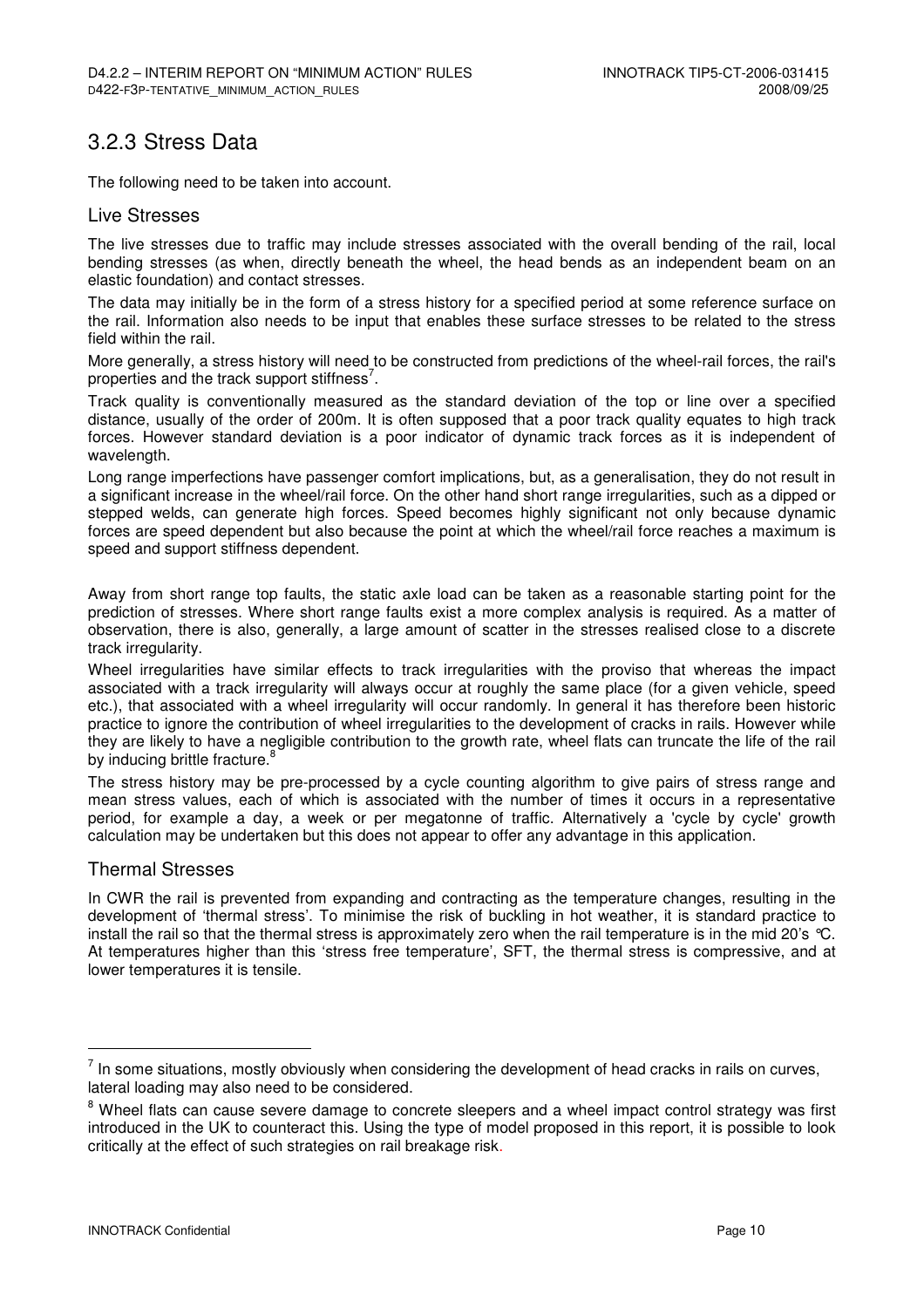The SFT, can however be significantly modified by:

- Wholesale slewing of the track towards the centre of a curve in cold weather
- Rail creep due to the wheel guidance forces on curves
- Rail creep due to traction and braking forces, particularly on banks
- Ground movement, for example due to mining subsidence

Under certain circumstances, thermal stresses can also reach significant magnitudes in track with traditional bolted joints.

#### Residual Stresses

Residual stresses are of critical importance not only from the point of view of calculating residual life, but also because of the major influence they have on crack initiation. As an example, the abrupt change in section associated with an alumino-thermic weld must create a severe stress concentration at the weld toe. Despite this, metallurgically sound welds have good fatigue strength when subjected to repeated bending. This is attributable entirely to the compressive longitudinal residual stresses generated in the head and foot of the rail during the welding process.

#### Rolling Out Stresses

Wheel-rail contact has the effect of 'rolling out'- extending - the top surface of the rail. Except at the extreme rail ends, this extension is resisted by the body of the rail. The net effect is to modify the residual stress distribution and to increase the free rail length. In CWR, this overall expansion is prevented which results in the development of a uniform compressive stress in the rail. However when the rail is removed from track the rail lengthens and the residual stress field is partially relaxed. In the case of roller straightened rails, the effect of this relaxation can be seen as the rail bends with the head extending and the foot shortening.

These elements of the residual stress field need to be added to those measured conventionally to give a full picture of the stress field experienced when the rail is in track.

#### 3.2.4 Geometry Data

The initial size of the crack needs to be defined along with the key dimensions of the rail and the location of the crack within it.

#### 3.2.5 Materials Data

The materials data required are normally the plane strain fracture toughness, the fatigue crack growth threshold and its variation with the stress ratio, R, and crack growth rate data in what is usually referred to as the 'Paris region' because Paris' law applies.

In some circumstances, for example if rules were being developed for a high toughness material like austenitic manganese steel, additional data on yield properties might be required.

#### 3.2.6 The Compliance Function

This defines the relationship between the applied loads or stresses, the crack size, and the value of K, the stress intensity factor. For a number of crack types, for example cracks at bolt holes, semi-elliptical cracks growing perpendicular to a flat surface (such as a foot crack in plain rail) published solutions are available which can be accessed either via closed form equations or look-up tables.

In general few solutions are available for other than planar cracks. In principle new solutions can be generated by, for example, finite element (FE) and boundary integral (BI) methods. However for surface breaking rolling contact fatigue cracks, where the 'plastic wake' of deformed material on the walls of the crack could affect the volume of fluid trapped as a wheel passes over and where loading rate and viscosity could affect the pressures generated by partially entrapped fluid, one is into 'current research' rather than proven solutions.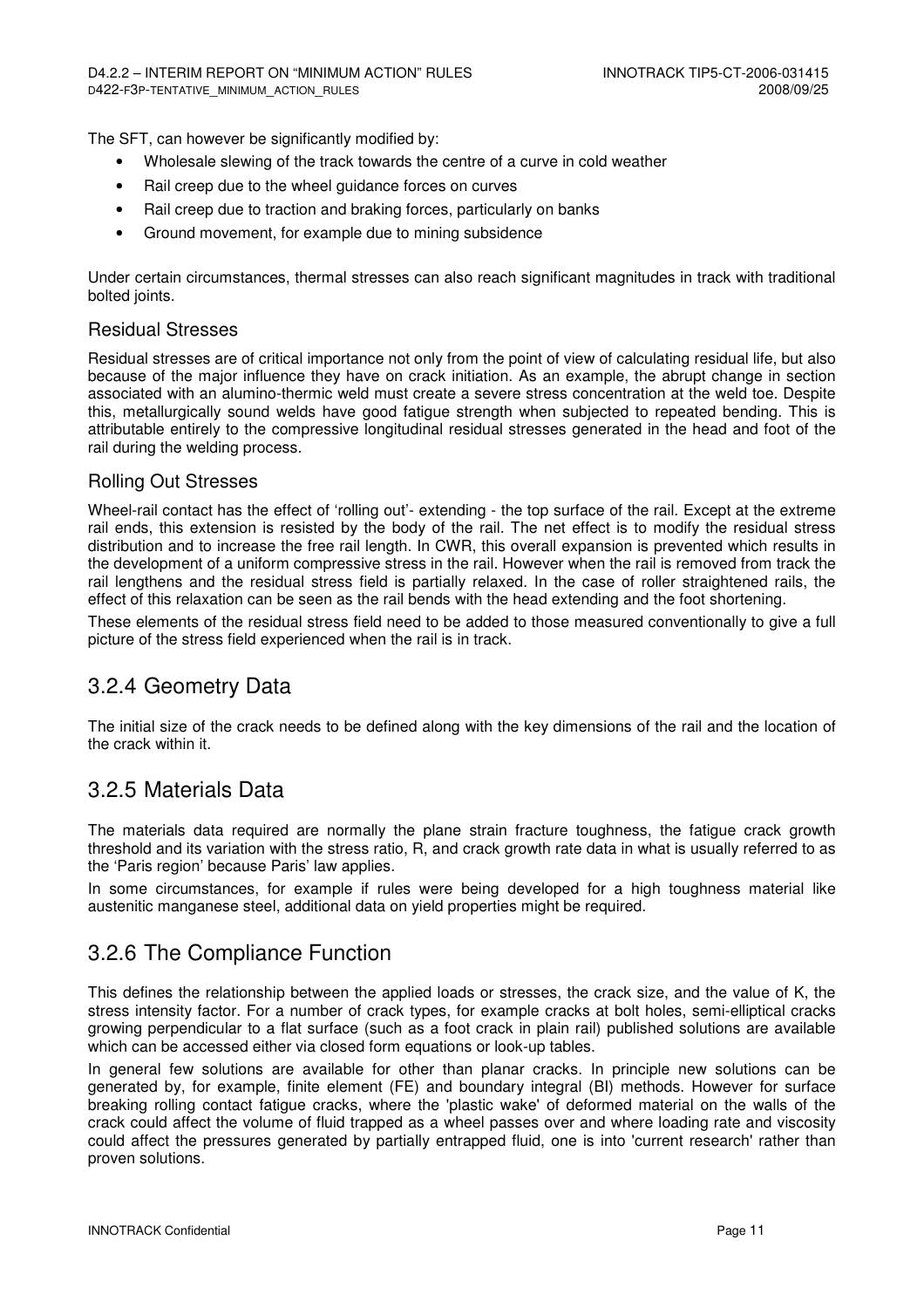### 3.2.7 Relating Crack Growth to Traffic

There are slight differences here depending on whether the live stress data have been pre-processed to produce a matrix of stress range, stress mean and number of occurrences per unit time or whether a cycle by cycle (effectively an axle by axle calculation) is performed. Conceptually the cycle by cycle approach is the more straightforward, it is potentially more flexible but it is also more time consuming.

For simplicity, consider a two dimensional situation.



The crack is initially of length 'a'. Under the action of the first axle, it is estimated to grow by an amount  $\Delta a_1$ , calculated using a knowledge of the range of K associated with the load cycle and the applicable crack growth law. One now calculates the values of K and the growth rate for the second axle, noting that the crack length is now no longer 'a', but 'a +  $\Delta a_1$ '. The increment of growth associated with this axle can then be calculated, ∆a2. This process is repeated until the crack reaches such as size that the fracture toughness is exceeded and fracture is predicted, a record of the number of axle passes or days or megatonnes of traffic simulated being maintained throughout.

If the stress history has been pre-processed to create a matrix of pairs of stress range & mean values and of their number of occurrences within a specified period (such as a day), the process is slightly altered. One considers a small increment (∆a) of crack growth (one where the geometry change is sufficiently small for the change in the compliance function to be negligible). One estimates the growth expected under a day of traffic based on the current crack length then determines how many 'days' of traffic are required to extend the crack by this amount. One then increments the crack length by this small amount and repeats the process, maintaining, as one goes a running total of the number of days. As previously, the calculation is terminated (and the life in 'days' reported) when either the fracture toughness is exceeded, or a prescribed crack length reached.

An example is worked through in more detail in Appendix A. As the purpose of the annexe is to demonstrate principles, the case studied has been deliberately chosen for its relative simplicity rather than its technical importance.

### 3.3 Probabilistic Considerations

Suppose one knew exactly the initial size and shape of a crack that had been detected in a rail, one knew exactly the stress history to which the rail would be subjected, residual stress distribution in the rail, the material properties of the rail etc. then one could predict with a very high confidence the residual life of that specific rail.

Consider however the reality. In every area where data are required there is uncertainty. For example, just one factor that will influence the predicted life is the crack growth rate law assumed. Whilst the evidence is that the rates of growth in rail steels do not vary significantly as a function of the source of supply (thus for example all grade 260 steels behave in much the same way) it has long been recognized that there is an inherent scatter in the results of crack growth tests. A factor of 2 between replicate tests is not unusual (BSI,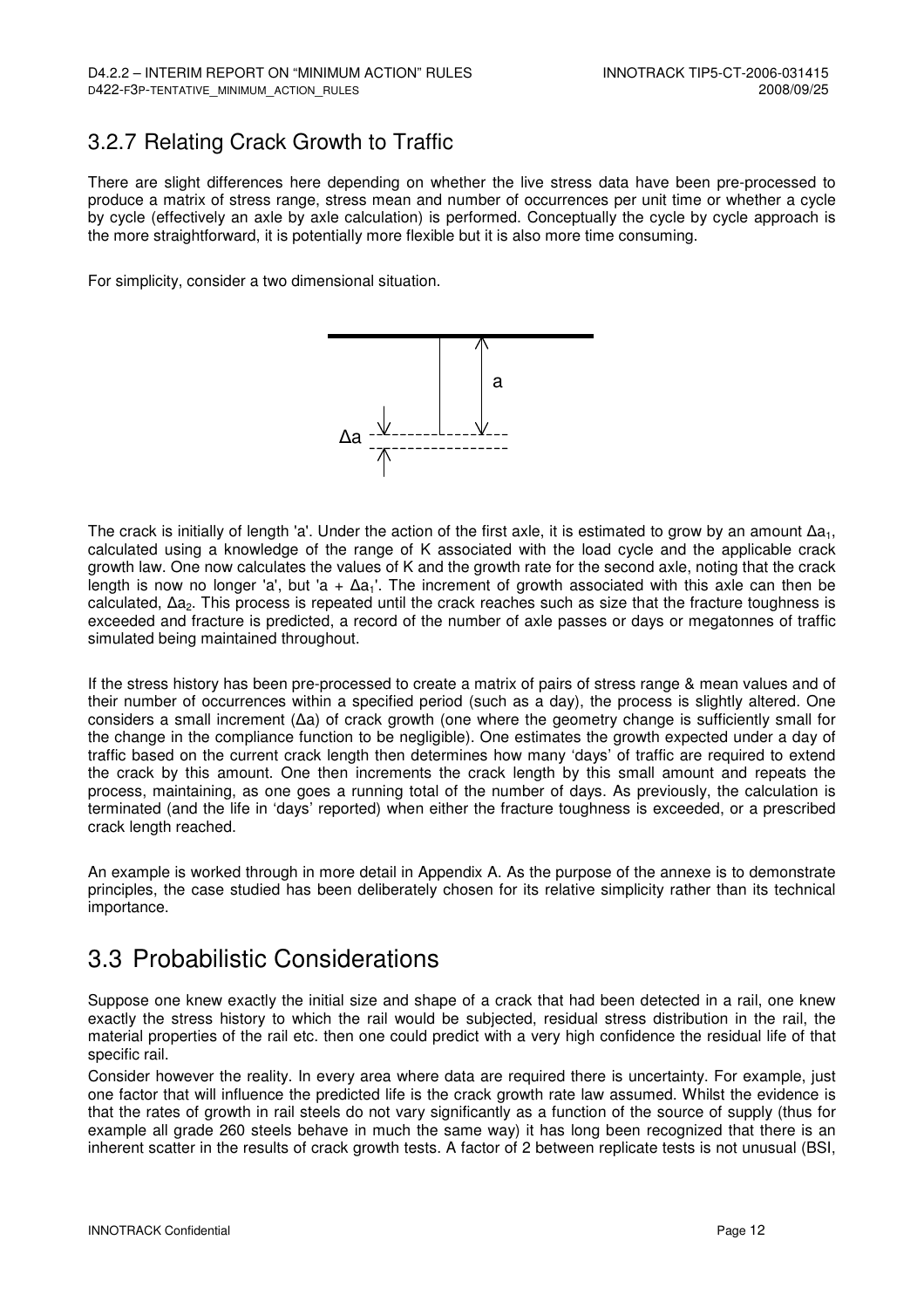1988). This means that the residual life of one cracked rail could be half or twice that of a nominally identical rail.

In determining the timescales for 'minimum actions' one could take an 'upper bound' approach, that is take the most pessimistic view of the likely crack growth rate. However this, of itself, creates problems. An 'upper bound' crack growth relationship does not really exist. There will always be a small but finite probability that whatever growth rate is assumed will be exceeded. Implicitly one is accepting a small but finite risk that the prediction will be unsafe. Further, if one extreme assumption is combined with others, one ends up with an extremely conservative life prediction. The minimum action timescale might thus be predicated on the basis of a combination of circumstances that might happen once in 100 years. The likelihood is that these would be impractically onerous for the railways to implement.

A scientific approach requires that minimum actions are based on a proper evaluation of risk. 'In Monte Carlo simulation, a logical model of the system being analysed is repeatedly evaluated, each run using different values of the distributed parameters. The selection of the parameter values is made randomly, but with probabilities governed by the relevant distribution functions' (O'Connor, 1991).

In this case, the 'logical model' is a deterministic residual life prediction model, as outlined in section 3. The output is a statistical distribution of residual life and the risk of rail breakage as a function of time or tonnage and thus of the risk associated with specific inspection regimes and minimum action timescales.

As a method of dealing with uncertainties, the Monte Carlo method has the great advantage of being conceptually straightforward. It is also generally the most efficient way forward in a situation as complex as that under consideration, where so many variables have to be taken into account. A simple worked example is given in Annexe D.

### 3.4 Data Input for a Probabilistic Model

### 3.4.1 Stress Data

Stress data will not be available for the vast majority of cases, and clearly never will be when the effect of future traffic patterns is under evaluation. One's starting point is therefore, of necessity, a knowledge of static axle loads. From this one can create a representative history for say 24 hours of operation.

Track categories are usually established on the basis of annual tonnage or a weighted tonnage figure. These may be made up in a variety of ways. For example 15 MGTPA (million gross tonnes per annum) could represent 40 heavy freights per day or a high density suburban service. Thus an analysis based on annual tonnage would need to take account of the variety of traffic patterns represented on the system in this category and the fraction of the system where a specific traffic pattern applies.

Loads can be converted to stresses via a beam on an elastic foundation model. Clearly rail section will be a critical factor in this conversion, as will support stiffness.

How one deals with these aspects will depend on the application. However, in Britain, for example, inspection intervals are simply tied to traffic levels and neither they, nor the 'minimum actions' vary with the track construction. One has the option of looking at how track construction might affect timescales but one can also accept the status quo, in which case the mix of construction types considered should match that in reality. Thus if, in a particular track category, 70% of lines utilize bull-head rails with timber sleepers, and 30% 56E1 rail on concrete, these percentages should be reflected in the sampling process used to generate a track stiffness value and thus to convert a load history to a stress history.

Some types of defect are directly associated with track top irregularities, cracks at fish bolt holes being a prime example. In this case, the local track geometry needs to be taken into consideration. To do this on a system wide basis will require appropriate measurements to be made by a track recording car, so that a population of 'equivalent dip angles' can be generated, and then sampled for specific runs of the deterministic model. Unsprung mass information will also be required.

As a matter of observation, there is a scatter in the stresses measured over and above that expected from simple models. This could come from uneven loading of a vehicle or just the vertical motion of the wheelset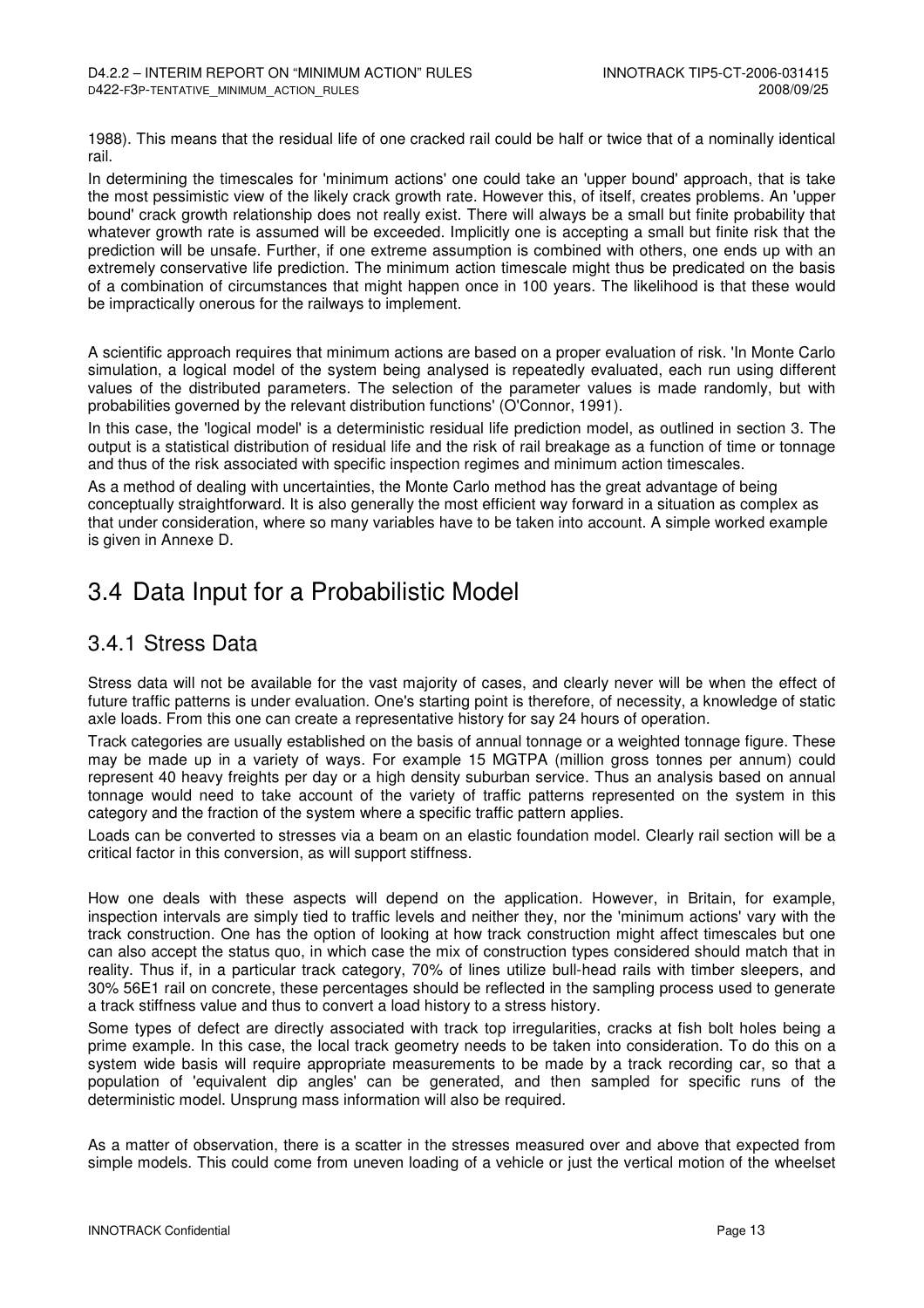as a function of its interaction with the track over which it has just passed. At the moment there seems no better way to deal with this than to incorporate an empirical 'scatter factor' on load.

### 3.4.2 Geometry Data

The objective is to determine the residual life of a cracked rail from the moment a defect is detected. However in most instances the inspection systems in current use merely flag the existence of a crack; there is little information about the crack size at detection.

This problem can be approached in two ways. For existing crack types, samples can be collected to determine the crack size distribution at detection. This would enable the probability of failure associated with changes in 'action' timescales to be evaluated.

This method however is limited in its application as the crack size distribution itself will be affected by the inspection method and periodicity and possibly by changes in traffic.

A more flexible approach (Beagles, 1996) requires not a knowledge of the crack size at detection but of the probability of detection of a defect as a function of its size<sup>9</sup>.

With the exception of some cracks growing from pre-existing defects, all cracks start 'small'. In most cases, in their early stages of development, they are undetectable using current techniques.

At some arbitrary time, we can therefore say that a crack will have dimensions 'a<sub>0</sub>, c<sub>0</sub>' and will be of such a size that it will not be detected. If we take those as our initial crack dimensions, we can predict the growth of that defect from that point on<sup>10</sup>.

However to determine the residual life from the moment of crack detection, we still need to know the crack dimensions at the time the crack is detected.

Suppose the inspection period is 'P'. The first inspection could fall randomly at any time between time '0' (the start of our crack growth prediction) and 'P'. In keeping with the principle of Monte Carlo simulation we therefore select randomly a time 't' between 0 and P for the timing of the initial inspection.

At this point, our prediction indicates that the crack has reached a size of  $a_1, c_1$ .

At this point also, the defect may or may not be detected, this being determined from the probability of detection curve<sup>11</sup>. For example, suppose the curve indicates that the probability of detection, for the given crack size, is 33%. One can construct an array with say 100 elements. Into 33% of these elements one stores 'defect detected' and in the remainder 'defect not detected'. One samples the array at random to determine whether in this simulation the defect will be 'detected' or not.

If, in the simulation, the defect is detected, then the residual life is estimated from this point. If it is not, then the crack is allowed to grow for a further period 'P' and the process repeated. This is continued until either the defect is detected or breakage is predicted.

Rail section loss by corrosion and wear is generally slow, so one is justified in using constant 'rail dimensions' during any particular deterministic calculation. However, particularly for head defects, one may need to take account of varying wear levels.

<sup>&</sup>lt;sup>9</sup> The expected distribution of defect size at detection is, in fact, an output that can be obtained using this approach.

<sup>&</sup>lt;sup>10</sup> A reasonable initial assumption is often that the crack is circular, semi-circular or quarter circular (i.e. that  $a_0 = c_0$ ). Whilst this may not be strictly accurate, the growth simulation process should correct any initial errors concerning the crack shape as the simulated defect develops.

<sup>&</sup>lt;sup>11</sup> The curve representing the probability of detection as a function of crack size will usually be based on 'expert opinion'. The approach allows the effect of changes in the assumed curve to be evaluated, to see whether they have a significant effect. Indeed the effect of a complete change in inspection method, which results in a completely different probability of detection curve, can be assessed.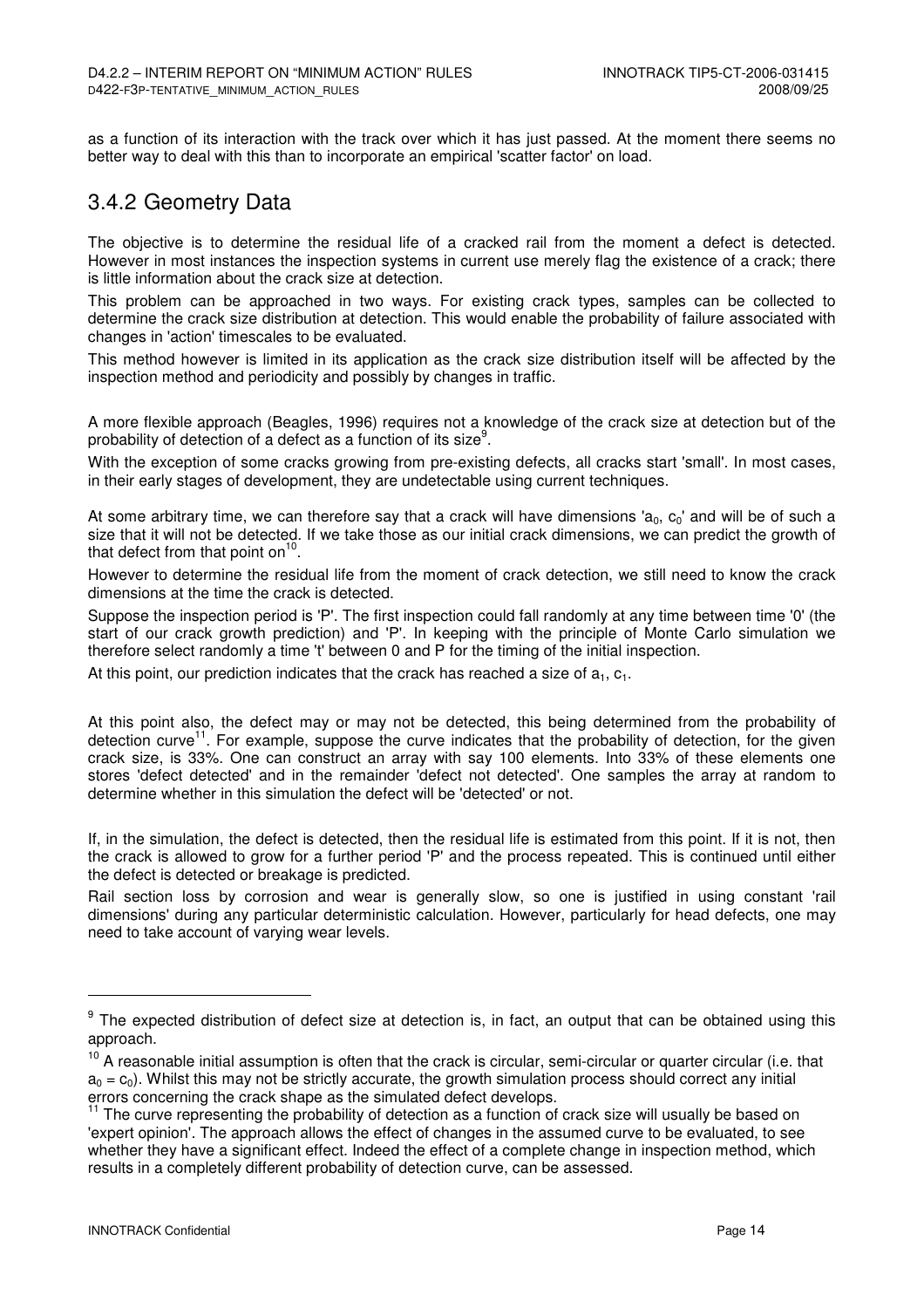### 3.4.3 Materials data

#### The 'Paris region' Crack growth law

Typically, the crack growth rate test data will have the form shown in Fig. 2, i.e. the results from a series of tests can be represented by a series of nearly parallel lines. One could, for a given value of ΔK establish a mean and standard deviation for the growth rate, then in the context of the calculation, sample this distribution at random in the life prediction. This however would be misleading as one element of the life calculation could be based on the blue curve and another on the green. In reality the rail specimen will follow the blue curve, or the green or the black or the red etc. It will not jump between them. The option suggested is to establish a library of crack growth curves, and select one curve, at random, from the library for each life calculation.

#### Crack growth thresholds

Consider again Figure 2. The threshold associated with the blue line will differ from that associated with the green line. If the 'blue' threshold were associated with the 'green' Paris line an erroneous picture would be created of the near threshold crack growth characteristics of the sample represented by the green line. It is thus more realistic to maintain the 'library' approach, linking specific thresholds with the Paris line for the same sample.

The strong dependence of the threshold value on stress ratio should be noted.

#### Fracture toughness

Test values obtained at a given loading rate and temperature appear to be normally distributed. The toughness of pearlitic rails shows a slight temperature dependence and there can also be strain rate dependence, but at the very high loading rates of relevance to rail service the steel is firmly on the lower shelf, and neither effect is worth worrying about.

Early work on ingot cast rail steels (Cannon et al. 1972) showed that web material was less tough than head material. Their results also showed that the toughness was little affected by composition (within the range then permitted by BS 11), rail source, position in the ingot and manufacturing process. It is not known whether a study of comparable thoroughness has ever been undertaken on continuously cast steel, but a similar conclusion appears likely.

#### Rail grade

There is undoubtedly a small influence of rail grade on toughness, but, despite the plethora of data (see, for example, Toth, 2000), it seems quite difficult to determine whether the fatigue crack growth characteristics are significantly influenced by grade. Where rail grade influences are a concern, then the material properties can be selected in a way that reflects the relative amounts of the each grade installed in track. One could also assess whether a wholesale change of grade would have a significant effect.

It should be noted that rail grade and the rail production route can both affect residual stresses, with potentially significant effects on residual life.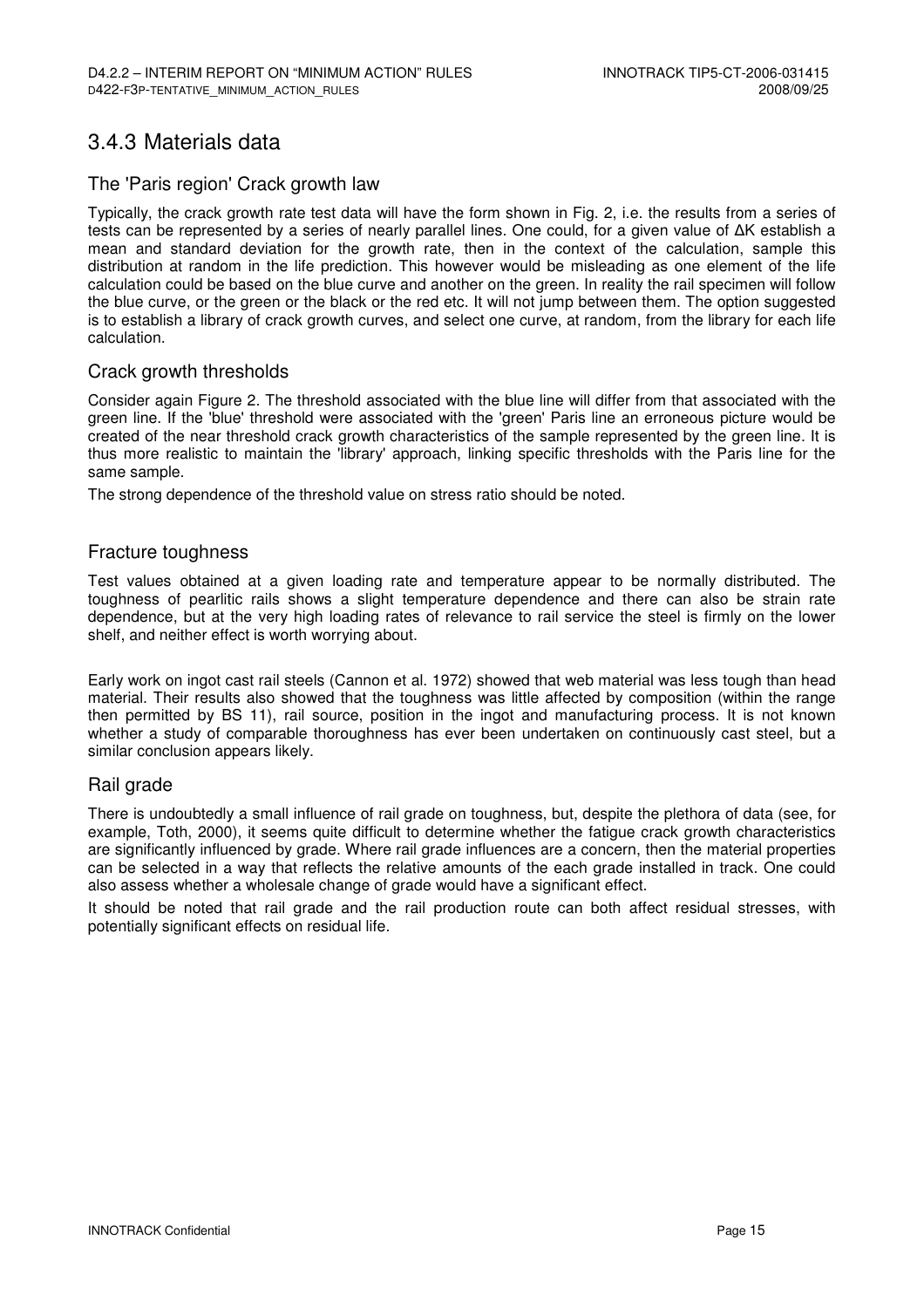

log (∆K)

**Fig.2 Simplified schematic diagram of crack growth rate -** ∆**K relationship** 

### 3.5 Other Factors

#### 3.5.1 Derailment Consequences

The foregoing has addressed the issue of the probability of breakage as the driver for Minimum Action timescales. However the consequences of rail breakage may justify a difference in response in different situations. Most obviously the consequences of a high speed derailment are likely to be radically more severe than a derailment at low speed. It is important however not to complicate the situation to the point where mistakes are likely to be made 'on the ground'.

#### 3.5.2 Inspection Limitations

If a rail is deemed 'uninspectable' by reason of its surface condition, then there can be no assurance of its continued serviceability. Safety can only be assured by acting as though it presents an immediate risk to traffic. The much publicized 'Hatfield derailment' in Britain in 2000 can be attributed to a failure to recognise this principle.

There are also defects, for example foot cracks in plain rail, which are difficult to detect until they are of such a size that they already represent a breakage risk. Consequently, the breakage risk cannot be controlled adequately through inspection using current technologies however frequently inspections are carried out. Another approach has to be adopted. In this particular instance a 'safe life' approach has been suggested (Allen, 2004).

The non-destructive inspection of alumino-thermic welds is possible but very time consuming using current techniques. In addition these techniques do not lend themselves to vehicle based testing. In this case it is also necessary, for the moment, to look for other methods of ensuring reliability. In Britain the historic approach was to place a great emphasis on welder training and on the periodic re-testing of welders. This provided assurance of the continued competence of the welders and through this, an assurance of the soundness of the welds they produced.

### 3.5.3 Key Defects

If there were no inspection, then the defect types of most concern would be those which, by virtue of their frequency of occurrence and the likely consequences of an associated rail break, would be regarded as creating the highest level of risk to traffic.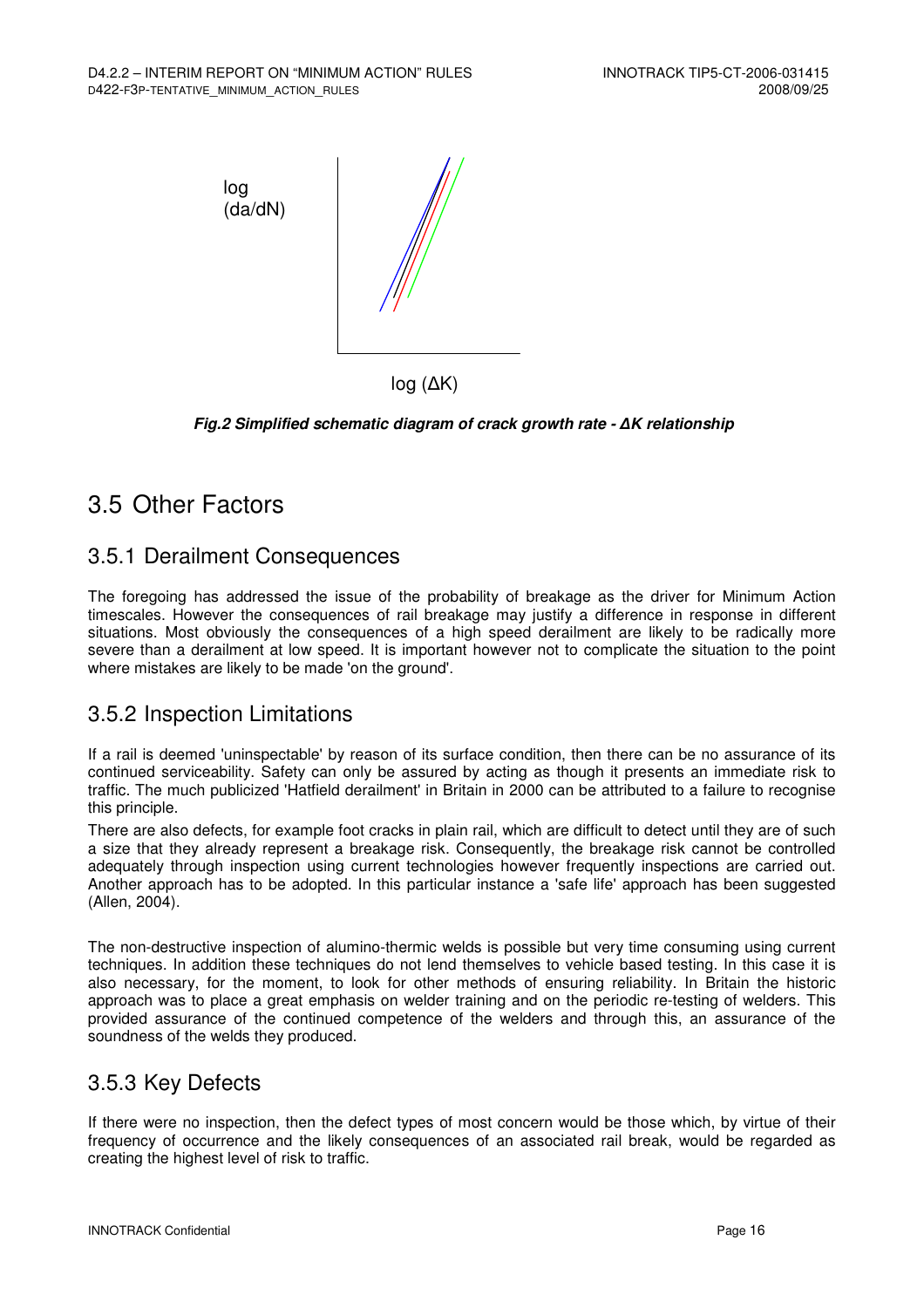It is suggested that these high risk defect types should be the first concern in this project. Collation of rail failure statistics throughout Europe will enable the most frequently occurring defect types to be identified. Collation of accident reports could also enable a picture to be built up of the consequences of particular types of breakage.

### 3.5.4 Uncertainties

There will be instances where the quality of information available is poor. For example, whilst a number of factors have been identified as affecting the stress-free temperature<sup>12</sup> (SFT), the proportion of sites, and the extent to which they may have been affected by these factors is unknown. It is legitimate to ask the question 'Does this matter?', a question which can be addressed by investigating the sensitivity of the life distribution predicted using the Monte Carlo method to various assumptions about SFT. If the life distribution proves to be insensitive to the assumptions made (within reasonable bounds), then one is justified in concluding that though the input information is of poor quality, it is adequate for the purpose. However, if a sensitivity is demonstrated, then one must recognise this and seek to improve the quality of data available.

#### 3.5.5 Generic Vehicles

In the general context of track damage modelling, Innotrack sub-project SP1 'Duty' has set out to establish whether, across Europe, there is sufficient similarity between vehicles to enable a limited number of 'generic vehicle types' to be defined which adequately represent the European fleet, so simplifying the modelling of track geometry deterioration.

Once created, the model proposed in this report will enable the applicability of this concept to rail defect development to be evaluated.

#### 3.5.6 'Acceptable Risk

The objective of the proposed work may be seen as the development of a scientific basis for 'Minimum Actions' so that for a given, acceptable, level of risk to the travelling public, railway staff and goods in transit, an economically optimised inspection, maintenance and 'action' regime may be established. The travelling public however perceives the railway to be 'safe', hence, to them, and to politicians, no level of risk is acceptable. As a consequence, there are constraints on what can be proposed.

If there is no such thing as an 'acceptable level of risk', then it must be demonstrated that what is proposed is at least as safe as current practice and preferably offers a reduction in risk as well as economic benefit. It follows that one element of the work must be an assessment of current risks. Additionally, the model used needs to be rigorous to the point where it could be defended in a court of law. A 'state of the art' model is not adequate if the 'art' is manifestly inadequate.

j

<sup>&</sup>lt;sup>12</sup> When rails are installed in continuously welded track, they are generally pre-tensioned. The effect of raising the temperature of the rail is then to relax this pre-tension, rather than to put the rail into compression. Eventually however, the pre-tension will be overcome and the rail will start to go into longitudinal compression. The temperature at which this happens is referred to as the 'stress free temperature', abbreviated to SFT. A high SFT reduces the track buckling risk in hot weather but can encourage defect growth and rail breakage at low temperatures.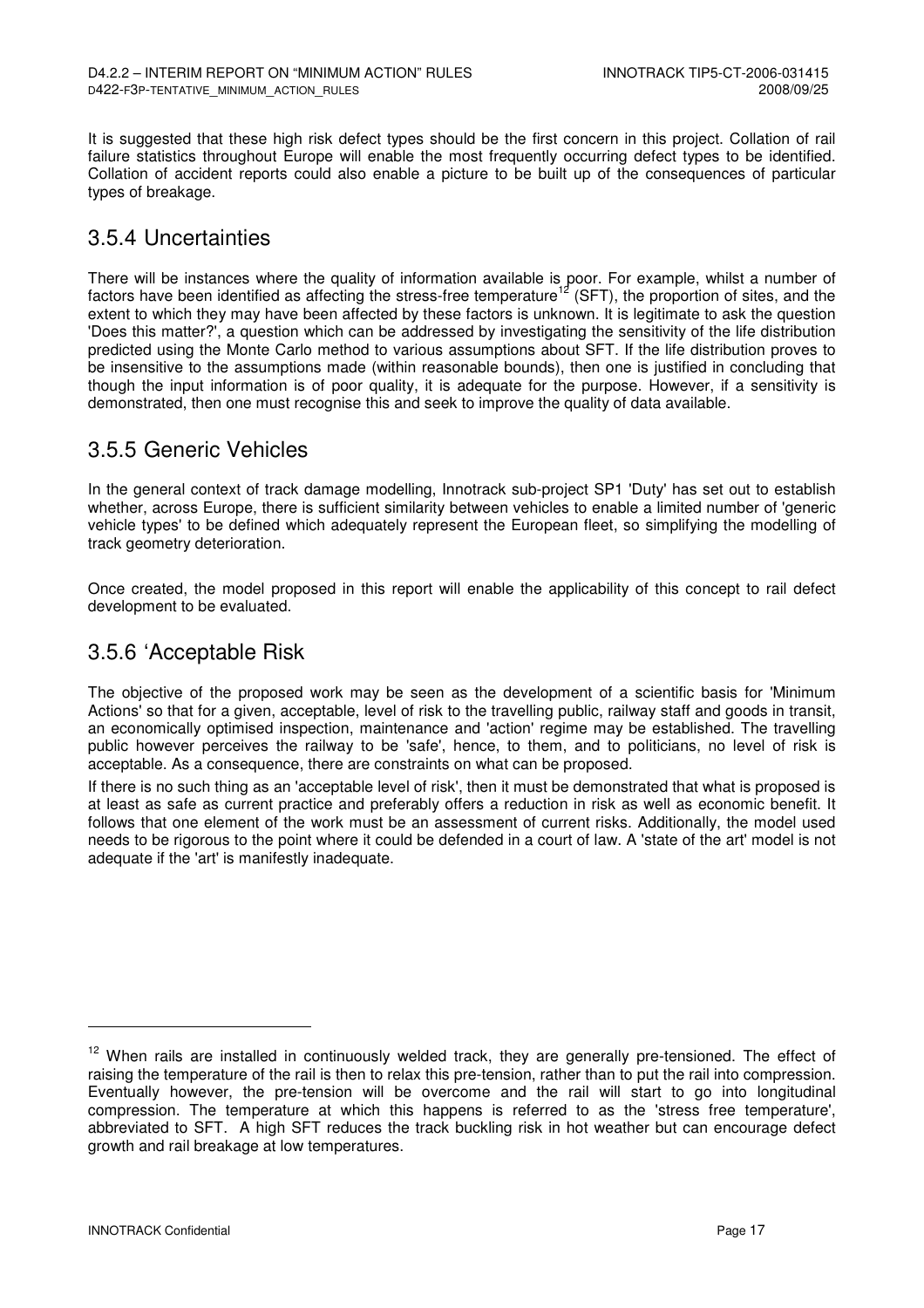## 3.6 Implementation

### 3.6.1 Key Defects

These need to be defined and agreed, as described above.

### 3.6.2 Inspection Capability

For the key defect types, an assessment should be made of the scope for control using current inspection techniques. There is, for example, little to be gained by building a crack growth model for casting defects in alumino-thermic welds until such time as an adequate inspection regime exists.

#### 3.6.3 Assessment of Available Data

If the risk can be controlled through inspection, the available information needs to be reviewed critically and a view taken on whether enough is known for a credible model to be developed. Inter alia, this will require consideration of crack growth laws applicable to the loading situation, residual stress distributions, crack detection probability and sizing capability.

It has to be accepted that, whilst there is no doubt that a framework model can be developed, some of the knowledge gaps may be too big to enable defensible results to be obtained. This process of data assessment will define these gaps but there may not be the resources within the Innotrack programme to obtain all the necessary information.

It would seem very likely that one key defect type will be the surface initiated transverse head crack. It would therefore be prudent to instigate a review of the available information on crack growth under sequential mixed mode loading at an early stage.

#### 3.6.4 Development of a Framework Model

The first stage will be the development of a comprehensive flow chart. It is important that the program is structured in such a way that both the program itself, and the input data, can be modified relatively easily

#### 3.6.5 Demonstration of Model Capability

Ideally this will focus on a 'key defect'. If this is impractical because of current inspection limitations or gaps in knowledge, then another case, to be agreed, will be used to demonstrate the model's capability

#### 3.6.6 Evaluation of Current Risks

What is proposed for the future must be demonstrably as safe as current practice. In order that current risks can be assessed, a compilation of European 'Minimum Action' rules is required.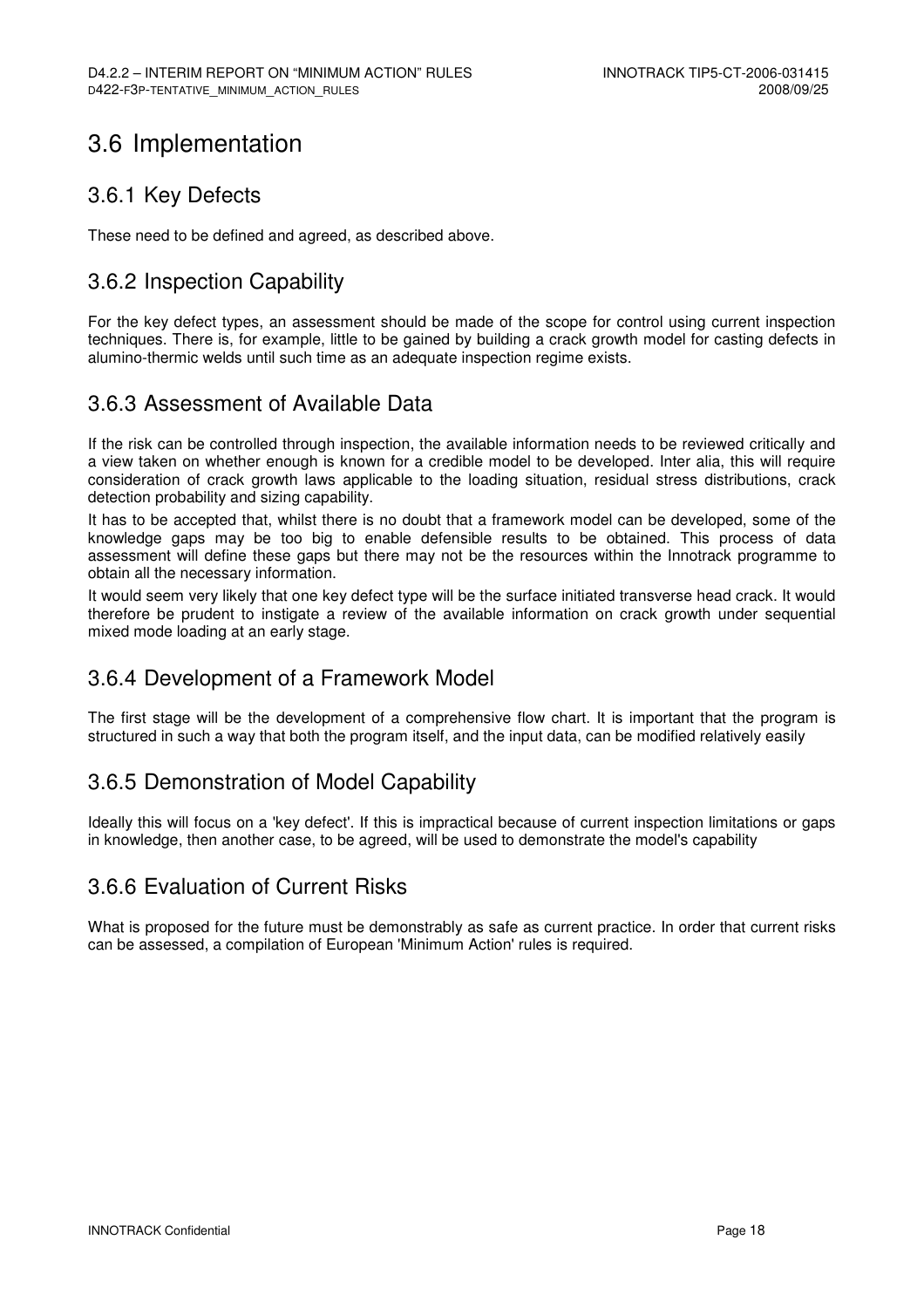# 4. Conclusions

An approach has been described, based in accepted scientific principles, for the evaluation of 'Minimum Actions' in a railway context.

The method requires a considerable amount of data as input, and in some circumstances this will limit its application at the present time. It is however a very flexible method, providing a tool which has the potential to evaluate the influence of a large range of variables on the probability of rail breakage including changes in inspection method, changes in the periodicity of inspection, changes in traffic pattern, changes in track construction and changes in rail metallurgy.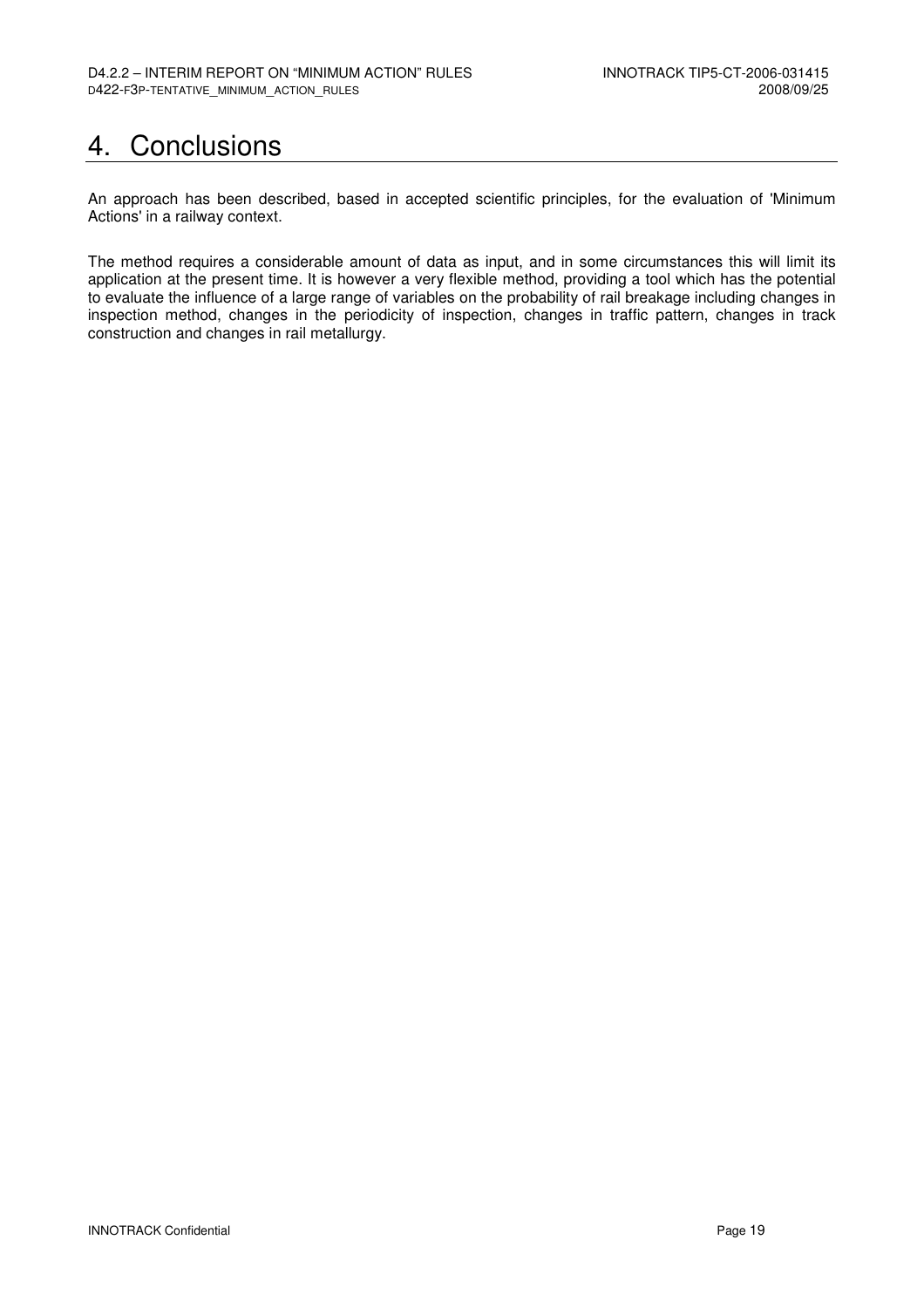# 5. Bibliography

| Allen, 2004                     | Allen, R.J., Rail Management: Part 2: Rail depth limits. A review prepared for Network<br>Rail, Jan 2004.                                                                 |  |  |  |  |
|---------------------------------|---------------------------------------------------------------------------------------------------------------------------------------------------------------------------|--|--|--|--|
| Beagles,<br>M.,<br>1996         | Beagles, M., 'Rail Defect Control: Methodology for modelling the effects of Ultrasonic<br>Inspection Period'. BR Research Report RR-STR-95-115 (April 1996)               |  |  |  |  |
| <b>BSI, 1988</b>                | British Standards Institution. 'Method for Determination of the rate of fatigue crack<br>growth in metallic materials' BS 6835: 1988. See clause 1, note 2. <sup>13</sup> |  |  |  |  |
| Cannon et al.<br>1972           | Cannon, D.F., Walker, E.F., and Barr, R.R. 'The Fracture Toughness of Rail Steels'<br>Iron and Steel Institute conference on Rail Steels, London 23.11.72                 |  |  |  |  |
| Hamilton<br>and<br>Watson, 1995 | Hamilton, P.N., and Watson, A.S., 'Variation of track stiffness as a function of track<br>type and axle load' BR Research Report RR-STR-95-081 (July 1995)                |  |  |  |  |
| Irwin, 1957                     | Irwin, G.R., 'Analysis of stresses and strains near the end of a crack traversing a plate'<br>Trans. A.S.M.E. (J. Appl. Mech) 1957 24 361                                 |  |  |  |  |
| O'Connor, 1991                  | O'Connor, P.D.T., 'Practical Reliability Engineering', 3 <sup>rd</sup> Edition, 1991                                                                                      |  |  |  |  |
| Paris<br>et.<br>al.<br>1963     | Paris, P.C., and Erdogan, F., Trans. A.S.M.E. (J. Basic Eng.) 1963 85 528                                                                                                 |  |  |  |  |
| Roark, 1965                     | Roark, R.J., 'Formulas for stress and strain', 4 <sup>th</sup> Ed., p. 155, McGraw-Hill Kogakusha,<br>Ltd. 1965                                                           |  |  |  |  |
| Smallwood,<br>1994              | Smallwood, R., 'Variable amplitude fatigue: testing and life predictions'. BR Research<br>Report LR-MF-133, March 1994                                                    |  |  |  |  |
| Tada et.al. 2000                | Tada, H., Paris, P.C., and Irwin, G.R. 'The Stress Analysis of Cracks Handbook', 3 <sup>rd</sup><br>Edition, p. 52, Publ. ASME, 2000.                                     |  |  |  |  |
| Toth, L., 2000                  | Toth, L., 'Fracture properties of rail steels and their practical use'. Proc. Int. Symp.<br>'Schienenfehler', 16 - 17 Nov. 2000, Brandenburg an der Havel                 |  |  |  |  |
| A.S.,<br>Watson,<br>1991        | Watson, A.S., 'Measurements of service strains in plain rail' BR Research Report TM<br>MF 205 (March 1991).                                                               |  |  |  |  |

<sup>&</sup>lt;sup>13</sup> This standard has now been superseded by BS ISO 12108: 2002, 'Metallic materials. Fatigue Testing. Fatigue crack growth method'.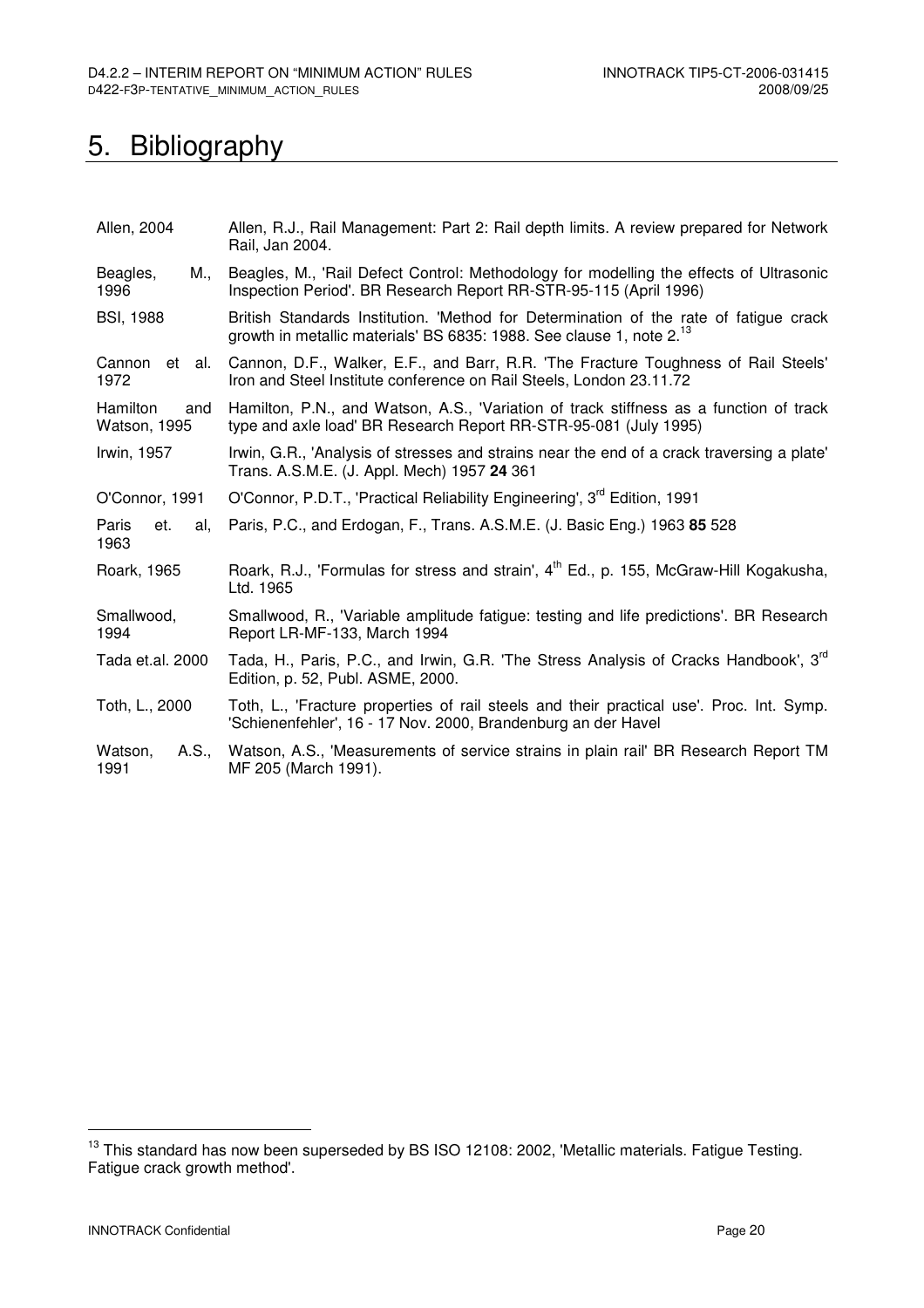## 6. Annexes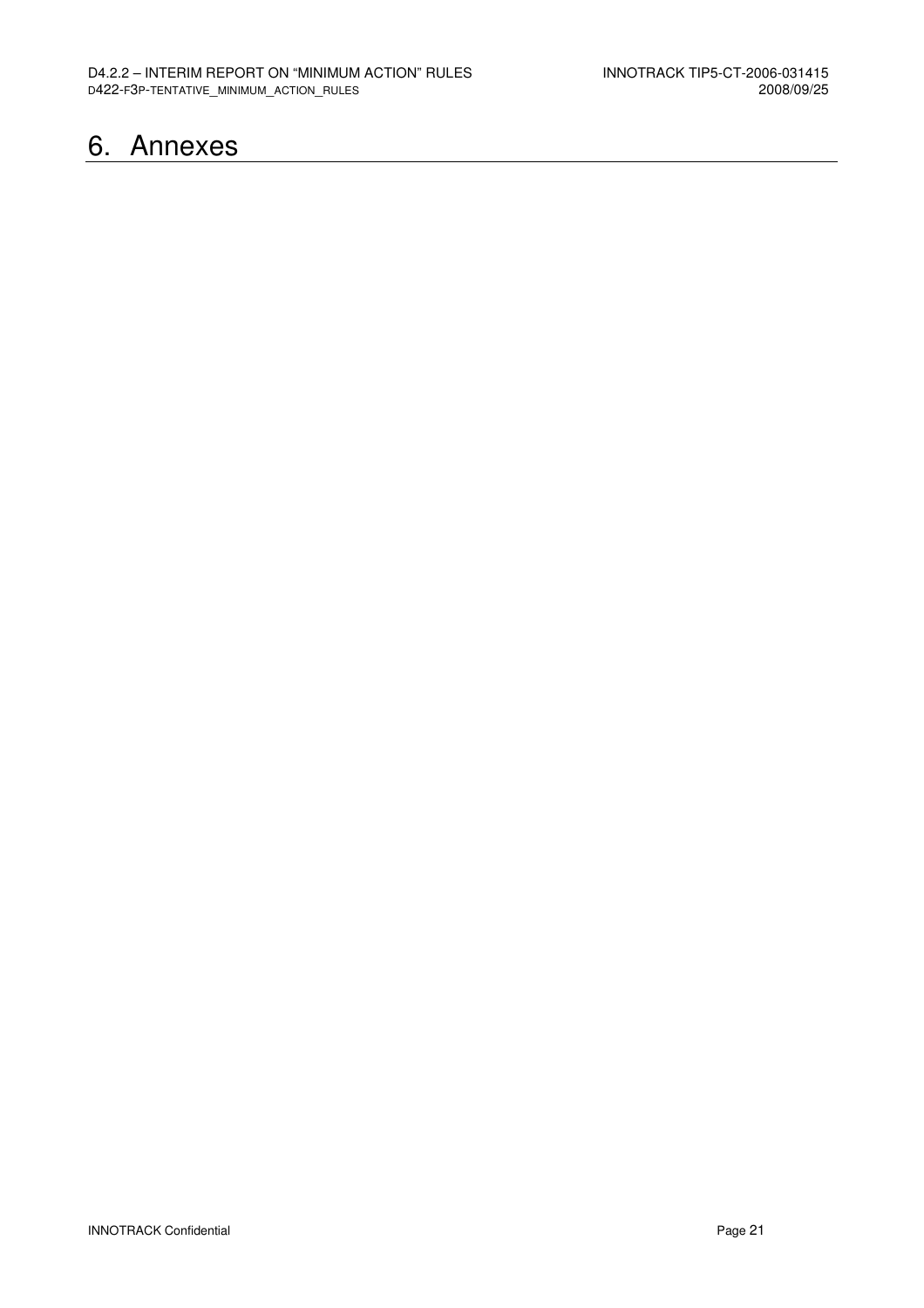## Annexe A Deterministic prediction of the residual life of a cracked rail

### A.1. Introduction

This annexe sets out the process required to undertake a deterministic estimation of the residual life of a cracked body, specifically a rail containing a crack on the underside of the foot, beneath the web. This example has been chosen for its relative simplicity, from a fracture mechanics point of view, as the crack is simply subject to 'mode 1' displacements.<sup>14</sup> There is particular reference to British conditions, with which the author is most familiar, but the method can easily be applied elsewhere.



## A.2. Stress Data

### A.2.1 Traffic Loading

The rail may be treated as a beam on an elastic foundation (see Annexe B). Given a knowledge of the support stiffness (see Annexe C) and the rail height and moment of inertia, wheel rail loads may be converted into a stress history for the underside of the foot. With bogie vehicles it is generally necessary to take account of the interaction between the stress fields created by closely spaced wheelsets.

The stress history may, for convenience, be 'cycle counted' to produce a matrix of stress range, mean stress and number of occurrences values for a day's traffic. (Here a 'day' is used as the unit of time for residual life prediction: other options are 'megatonnes' or 'weeks').

To convert the surface stresses into a stress distribution, one also needs to know the rail height. This will therefore be a necessary input when geometry data are considered.

<sup>&</sup>lt;sup>14</sup> Crack faces can more relative to one another in three 'modes'. Mode I involves the faces simply moving apart. Mode II involves them sliding over one another in a direction perpendicular to the crack front, and mode III involves them sliding over one another parallel to the crack front.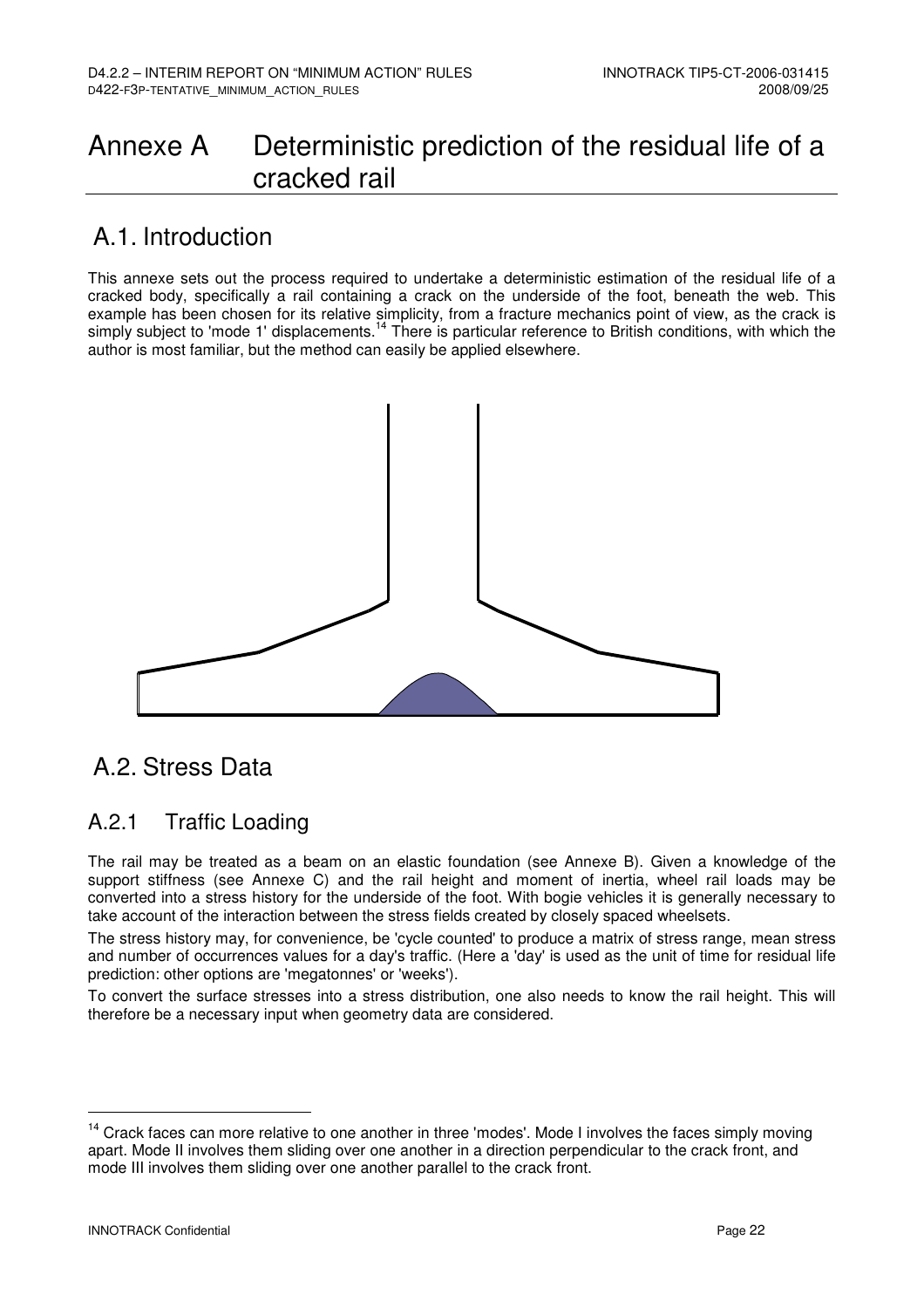### A.2.2 Thermal Loads

The stress distribution due to thermal loads will be uniform tension or compression throughout the rail section. The stresses due to thermal loads will vary at a much lower frequency than the loads due to traffic. Thus they will not directly cause fatigue damage, but will modify the damage caused by traffic loads.

In a deterministic calculation one can deal with thermal stresses in two ways. First, one can enter a single 'representative value'. Alternatively one could break the day's traffic into segments and associate a particular thermal stress with part of the day. Clearly further extension of this principle is possible, at the expense of increasing complexity.

Conventionally thermal stresses in CWR are calculated from a knowledge of the stress free temperature, nominally 22 - 27ºC in Great Britain. Thus

where

 $\sigma_{th} = E \cdot \alpha$ . (S - T)

| $\sigma_{\text{th}}$ | $=$ | Thermal stress                                                 |
|----------------------|-----|----------------------------------------------------------------|
| E.                   |     | Young's modulus for rail steel, usually quoted as 207 - 213GPa |
| α                    | $=$ | Thermal coefficient of linear expansion of rail steel, about   |
|                      |     | $12x10^{-6}$ per <sup>o</sup> C at ambient temperature         |
| S                    | $=$ | Stress free temperature $(^{\circ}C)$                          |
|                      |     | Rail temperature (°C)                                          |

Note that on cloudy days the rail temperature and the air temperature are usually comparable: on sunny days the rail temperature (in Britain) is often about twice the air temperature (both measured in  $^{\circ}$ C).

#### A.2.3 Residual Stresses

There are some data about residual stresses in the foot of roller straightened rails, but they are not extensive. The expectation is that they will be high and tensile at the centre of the foot (also the most common location for cracking), reducing to zero as the web - foot junction is approached. They will also fall off to a low value towards the edges of the foot.

These are static stresses, pure and simple. Thus, like the thermal stresses, they will not directly cause fatigue damage but will influence the damage due to traffic loads.

In this instance geometry data will need to be input that enable the stress distribution to be described, for example the distance from the underside of the foot to the point near the head web junction where the stress level approaches zero, and the foot width. A weight function type approach could then be used to calculate values of the stress intensity factor. Alternatively, in this application it is probably legitimate (with roller straightened rails) to ignore the lateral variation of residual stress and model the residual stress field as a simple bending field with the effective neutral axis at about the foot web junction.

### A.2.4 Rolling out stresses

These can be modelled as a combination of a combination of uniform tension and bending stresses in the rail.

### A.2.5 Geometry Data

From the discussion of the stress data inputs required it will be evident that the rail height, possibly the rail foot width and the distance to the web-foot junction will be required (in order to characterize the stress fields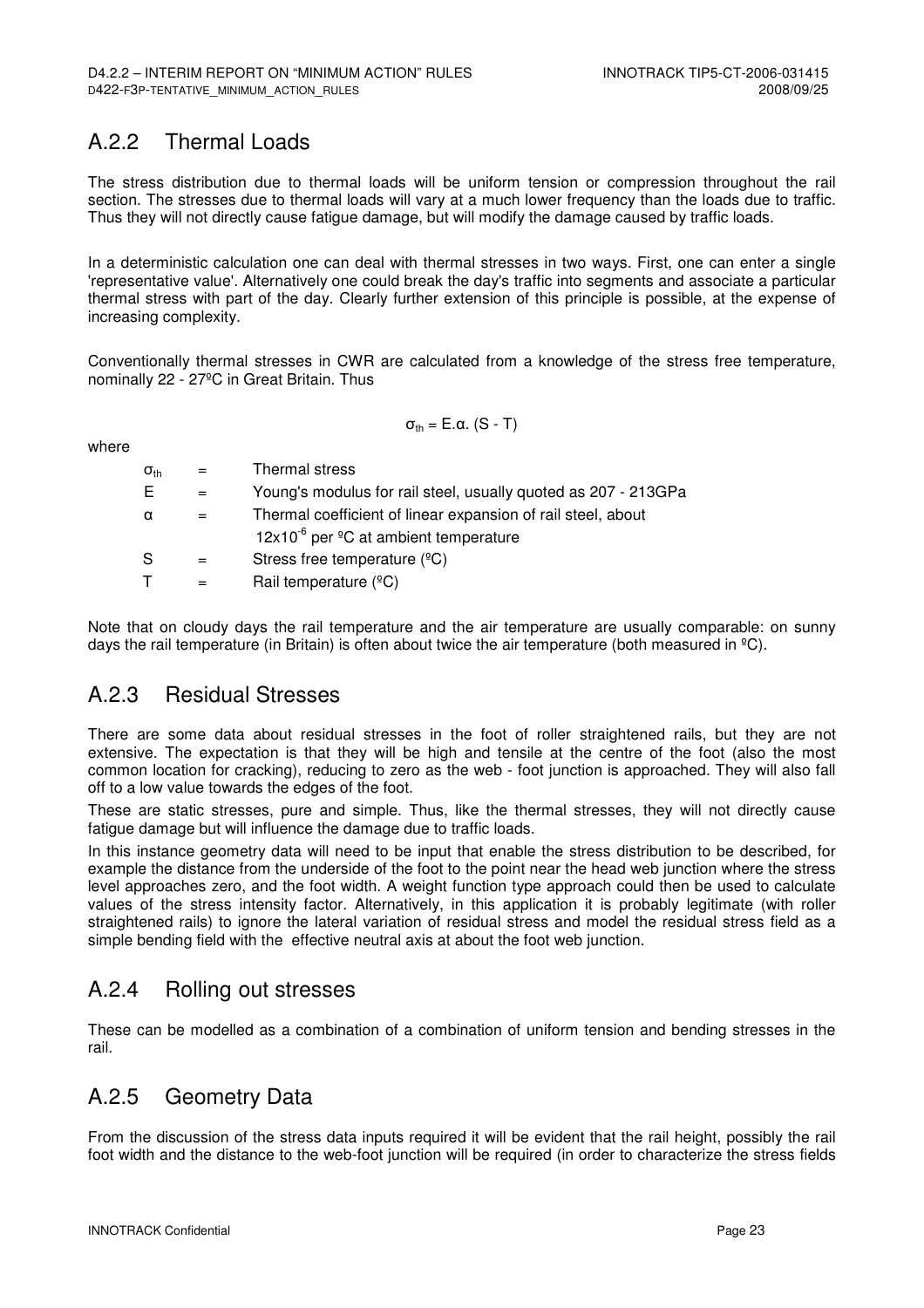associated with the various loadings) in addition to the initial crack dimensions. In some instances one may also wish to input a maximum crack size. For example austenitic manganese rails have such a high toughness that brittle fracture is not normally experienced. When the crack reaches a certain size, the rail will 'fail' however by plastic collapse i.e. excessive deformation. A collapse algorithm could be written into the program, but alternatively it may be simpler to input a maximum crack size.

### A.2.6 Materials Data

It is assumed that the form of the fatigue crack growth law is as follows

$$
\begin{aligned}\n\text{For } \Delta K \ge 1.5 \ \Delta K_{\text{th}} \\
\text{da/dN} &= \mathbf{a}. \ \Delta K^{\text{b}}\n\end{aligned}\n\tag{A.1}
$$

It has been normal to assume that compressive stresses do not contribute to ∆K, hence ∆K is calculated from the tensile portion of the stress range only. This is consistent with limited British Rail Research (BRR) data on pearlitic rail steels under constant amplitude conditions. However later work using a broad band stress input indicated that growth rates were achieved in excess of those expected on this basis, the effect being that which would be expected if the crack remained open to a stress level -1/3 times that of the numerical value of the tensile stress peak. No closure measurements were made to confirm whether this was what was happening in reality and the nominal stress ranges used were determined by Rainflow counting (Smallwood, 1991).

For 
$$
\Delta K_{th} \leq \Delta K < 1.5.\Delta K_{th}
$$

$$
da/dN = c.(\Delta K - \Delta K_{\text{th}})^d
$$
 (A.2)

The values of c and d are calculated so that the values of da/dN and the slope of the da/dN (∆K) curve at ∆K  $= 1.5$ . (ΔK<sub>th</sub>) given by eqn. (A.2) match those predicted by eqn. (A.1). A.1 is the standard form of Paris' law. A.2 was derived at British Rail Research by looking for the optimum data fit for near threshold crack growth in rail steel test pieces.

 $ΔK<sub>th</sub>$  is assumed to depend on the value of R according to the following equations.

For positive values of R,

$$
\Delta K_{\text{th}}(\mathsf{R}) = \Delta K_{\text{th}}(0) \cdot [1 - \mathsf{R}]^{\mathsf{Y}} \tag{A.3}
$$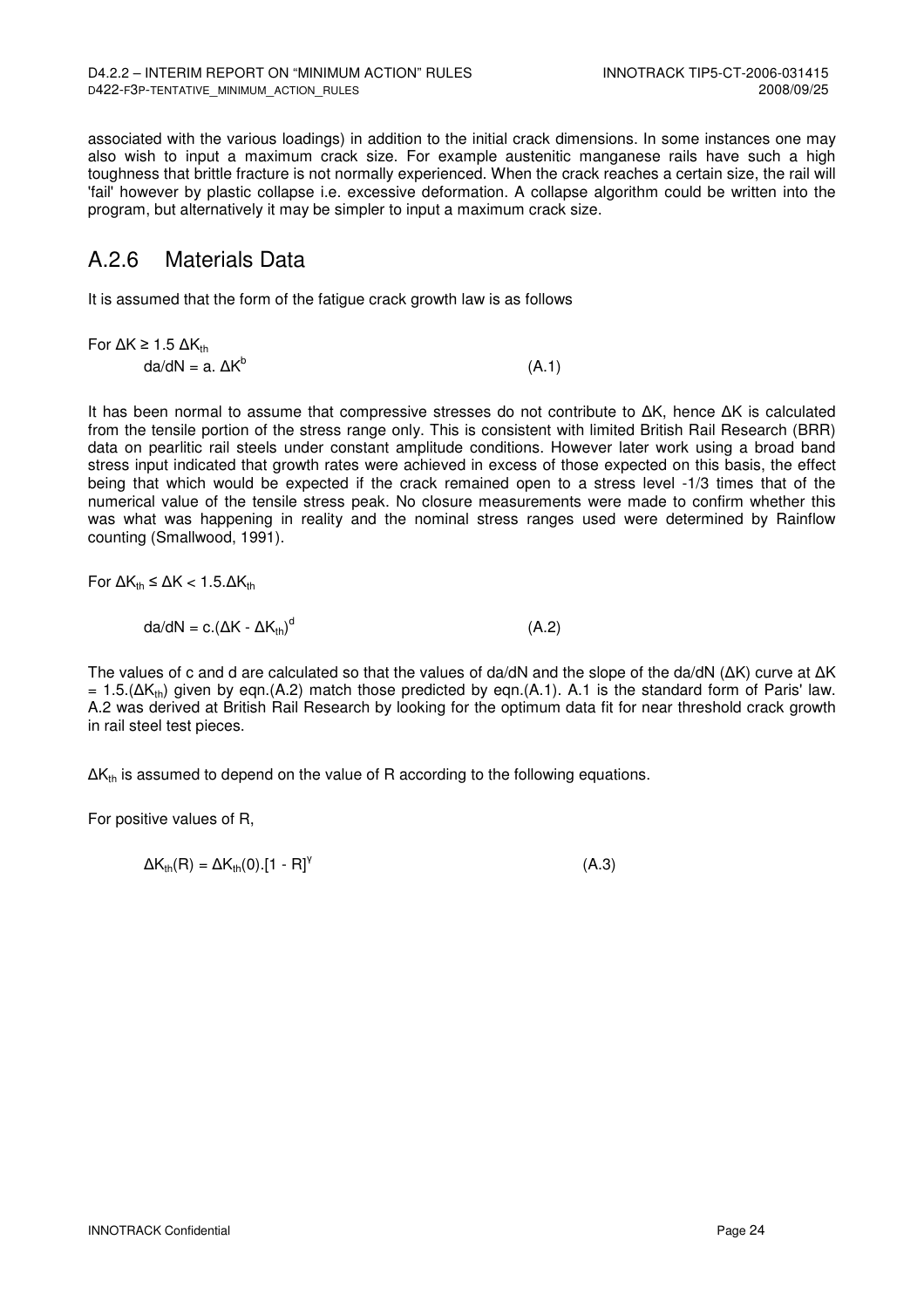

This is again based on unpublished work at British Rail Research on both rail steels and a structural steel. For 'grade 'A' (260) rail head material a value of γ = 0.777 fits the data well. However the highest value of 'R' at which tests were conducted was 0.73, so the form of the curve at still higher values of 'R' is conjectural. A linear curve, with the threshold taking a value of 2 MNm<sup>-1.5</sup> at R = 1, provides almost as good a fit to the data

For negative values of R, the following relationship is assumed.

$$
\Delta K_{\rm th}(R) = \Delta K_{\rm th}(0) / [1 - R]^{0.14}
$$
 (A.4)

which gives a 10% reduction in  $\Delta K_{th}$  at R = -1, compared to the value at R = 0



This is consistent with British Rail Research data for  $R = 0$  and  $R = -1$ , again for 'grade A' rail head material, but no tests were undertaken at intermediate values of R, or at values less than -1.

The significance of  $\Delta K_{th}$  in a situation where some, but not all load cycles produce stress intensity factor ranges that exceed ΔK<sub>th</sub>, has not been fully explored. Tests at BRR however showed that the effect of relatively frequent cycles exceeding the threshold level in a sequence including cycles below it had the effect of 'activating' the sub-threshold cycles, the overall crack growth rate being that which would have been expected if the Paris line simply continued down to lower values of ∆K. With infrequent cycles above the threshold, the growth was however lower than that which would have been expected from the 'above threshold' cycles alone. On this evidence a conservative but frequently accurate approach is to assume a zero threshold. However this is an area where additional research is desirable.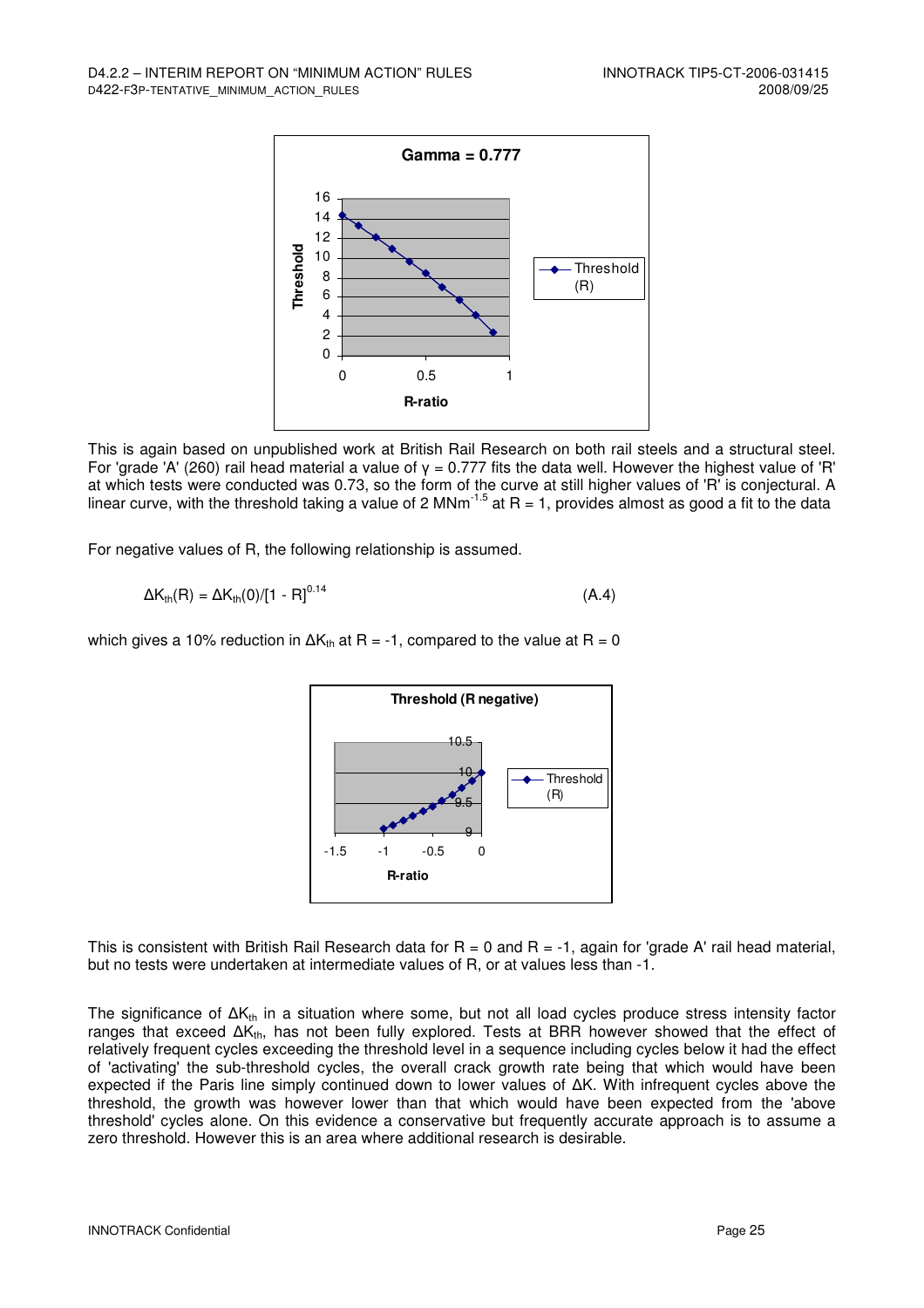Where cracks develop under mixed mode loading, an 'equivalent crack growth law' could be used which takes account of the nature of the loading. Again this is a poorly researched area. So far as the author is aware, no one has looked at the effect of the combination of mixed mode and variable amplitude loading on crack growth. It's a daunting task because of the large number of variables involved.

Brittle fracture is assumed to occur if  $K_{max}$  exceeds  $K_{lc}$ . The fracture toughness of conventional pearlitic rail steels is such that the risk of plastic collapse can be ignored. In the author's experience this also tends to be the case with bainitic rail steels. Austenitic Manganese Steel (AMS) however will normally fail by plastic collapse.

The following materials data are therefore required

- The Paris law constant and exponent, a and b, (Eqn. A.1). Note that it may be necessary to consider whether the data have been generated at an appropriate frequency and in an appropriate environment<sup>15</sup> .
- Fatigue crack growth threshold when  $R = 0$  (Eqns. A.3 and A.4)
- Gamma (Equation A.3)
- $\bullet$  K<sub>Ic</sub>

In some instances it needs to be recognized that some stress spectra are non-damaging. For example, in the case of a crack at a fish bolt hole, cracking may initiate not develop if stress levels are too low. In these case additional, conventional fatigue limit data will be required, particularly if a zero threshold is assumed, so that a finite life is not erroneously predicted.

### A.2.7 Calculating K

A variety of options are available, but it should be born in mind that repeated calculation is required hence, in the interest of speed, data input in the form of look up tables or closed form solutions may be preferable and this is the approach assumed here. In this instance, the crack is semi-elliptical, a situation for which compliance functions for constant and linearly varying stresses in plates of finite thickness (T) are available. The table below (Table1) indicates how these might be used.

For each peak and trough, the contribution of K from each of these forms of loading, whether positive or negative, needs to be calculated and summed. This is necessary whether a cycle by cycle damage sum is undertaken or the live (traffic related) stress data preprocessed by cycle counting.

| Type of loading | <b>Stress</b><br>distribution to<br>be assumed | Value of 'T' <sup>16</sup> | <b>Comment</b>                                                                                                                                                                                                                    |
|-----------------|------------------------------------------------|----------------------------|-----------------------------------------------------------------------------------------------------------------------------------------------------------------------------------------------------------------------------------|
| Wheel loads     | <b>Bending</b>                                 | $T =$ rail height          | In roller straightened pearlitic steels, the size of<br>the crack is generally small compared to the<br>overall size of the body. Hence the presence of<br>a free surface at the top of the foot will have<br>little effect on K. |
| Thermal stress  | Uniform tension<br>or compression              | Not applicable             |                                                                                                                                                                                                                                   |

<sup>&</sup>lt;sup>15</sup> The values of 'c' and 'd' (Eqn. A.2) can be derived from the values of 'a' and 'b' by equating the values of  $da/dN$  and the slopes of the curves defined by equations A1 and A2 when  $\Delta K = 1.5 \Delta K_{th}$ 

 $16$  'T' is chosen to give the correct stress gradient.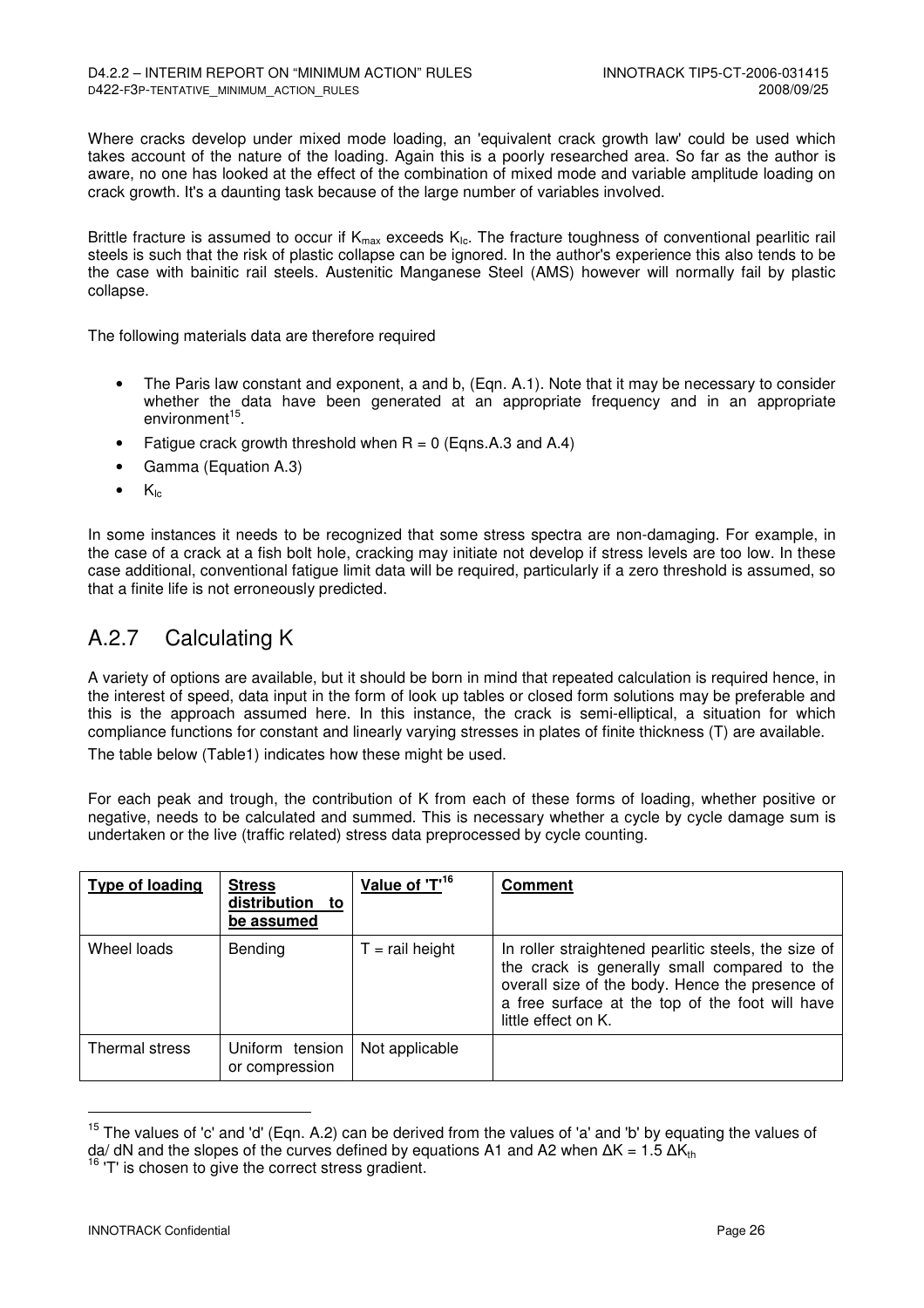| <b>Type of loading</b>                                       | <b>Stress</b><br>distribution to<br>be assumed | Value of 'T <sup>16</sup>                                               | <b>Comment</b>                                                                                                                                                                                                                                                                                                                      |
|--------------------------------------------------------------|------------------------------------------------|-------------------------------------------------------------------------|-------------------------------------------------------------------------------------------------------------------------------------------------------------------------------------------------------------------------------------------------------------------------------------------------------------------------------------|
| Residual stresses                                            | Bending $17$                                   | the<br>twice<br>$=$<br>distance<br>the<br>to<br>web<br>foot<br>junction | This gives a stress varying linearly from the<br>outer fibre of the foot to zero at the web-foot<br>junction. The lateral variation of the residual<br>stress is ignored: this is reasonable in normal<br>roller-straightened pearlitic steels as these crack<br>do not extend a great distance laterally before<br>fracture occurs |
| Rolling<br>out<br>rail<br>stresses<br>extension<br>component | Uniform stress                                 | Not applicable                                                          |                                                                                                                                                                                                                                                                                                                                     |
| Rolling<br>out<br>stresses<br>rail<br>bending<br>component   | Bending                                        | $T =$ rail height                                                       |                                                                                                                                                                                                                                                                                                                                     |

**Table 1 Synthesis of stress intensity factors for a rail foot crack** 

 $17$  It can be shown that the stress intensity factor due to a residual stress field is only dependent on the stress field that which would have existed had the crack not been present (Tada et al., 2000).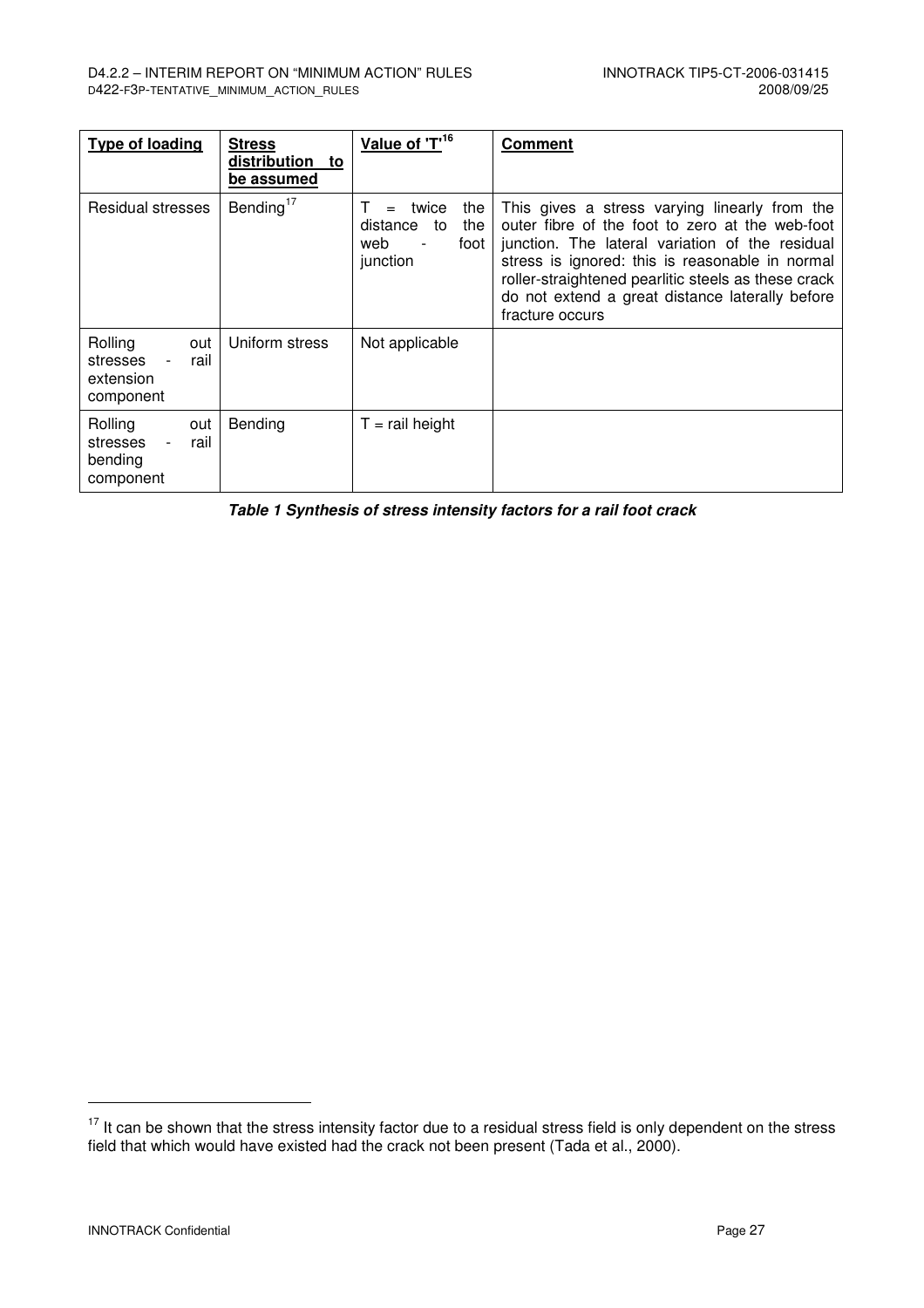### A.3. Growth Rate Calculations



In the case of a cycle by cycle damage approach, the maximum and minimum values of K at point A are first calculated. If the maximum value of K (taking account of all the applied stresses) exceeds  $K_{1c}$ , then fracture is predicted and computation ended. Otherwise the range of K, and the ratio of the minimum to maximum value will be required in order to estimate the growth using the equations given above.

In an elastic body, a negative value of K cannot exist because it implies a closed crack, and a closed crack creates no disturbance of the stress field. Conventionally therefore, if the minimum value of K, as calculated above, is negative, it is taken to be zero for the purposes of calculating the range of K<sup>18</sup>. Thus for

> $\Delta K = K_{\text{max}} - K_{\text{min}}$  for  $K_{\text{min}} > 0$  $\Delta K = K_{\text{max}} - 0$  for  $K_{\text{min}} < 0$

From the values of ∆K and R at point 'A', the increment of growth expected there is calculated, then in a similar way, the increments expected at points C1 and C2. The crack dimensions are then updated and the calculation repeated.

If a cycle counting procedure has been applied, it is usually convenient to calculate an average crack growth rate for point A and then determine how many time units are required to grow the crack a small distance. An increment of 2% of the existing crack length has been found to be adequate. An average growth rate for points C1, C2 is then calculated and the amount of growth expected in the same time frame determined. The crack geometry is then updated as previously and the calculation repeated.

Throughout the process the passage of 'time' is logged.

<sup>&</sup>lt;sup>18</sup> It should be noted however that, when interpreted in terms of nominal values of ΔK, as calculated here, the da/dN curve for rail steels shows some dependence on the ratio of  $K_{min}/K_{max}$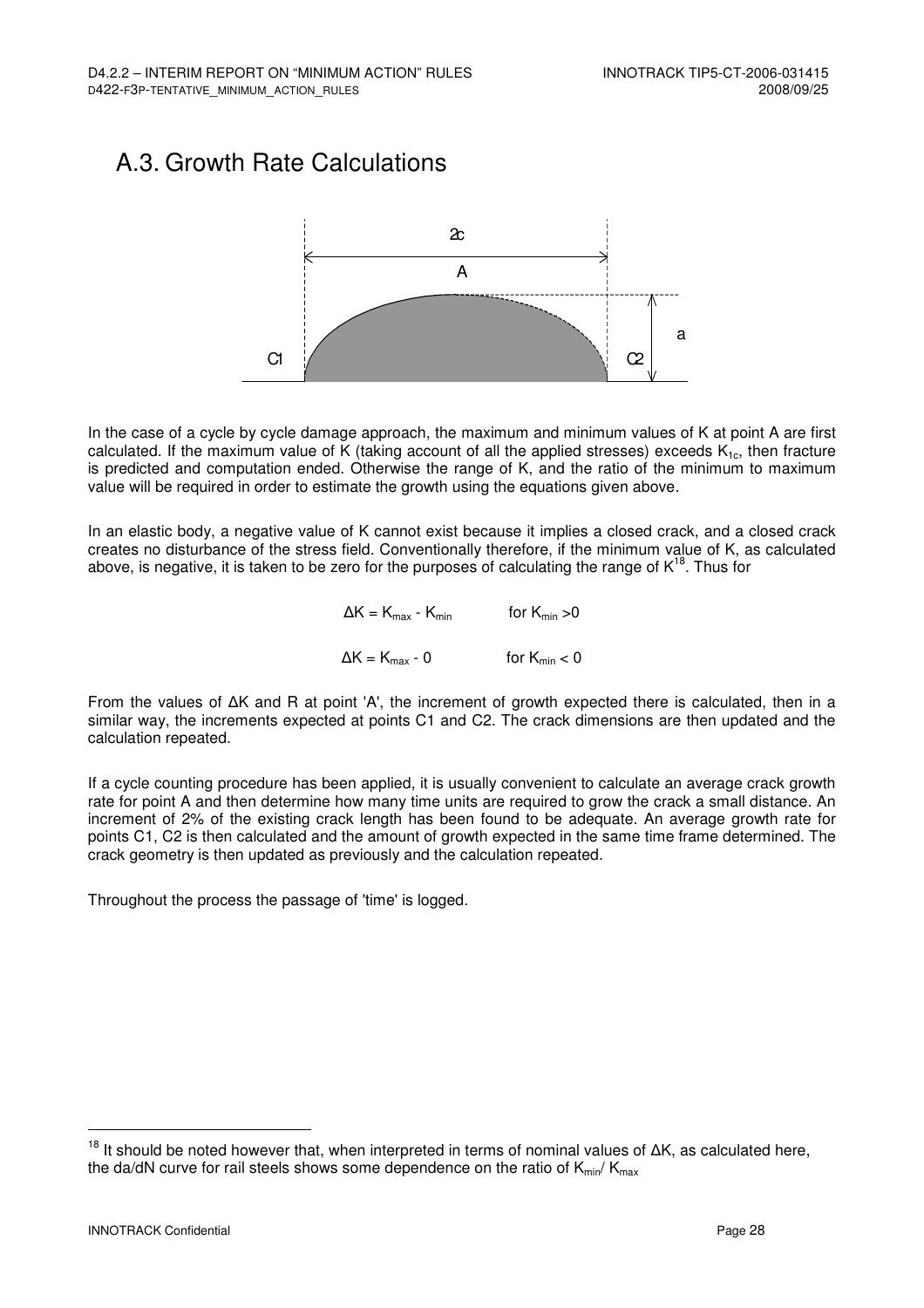## Annexe B The Rail as a Beam on an Elastic Foundation

Despite appearances, the rail generally behaves as a beam on an elastic foundation. Bending moments can thus be estimated from the equation (Roark, 1965):

 $M = [-P/ 4β]$ .  $[exp(-βx)]$ .  $[sin(βx) - cos(βx)]$ 

where  $P =$  the wheel rail force

 $x =$  distance from the point of application of the force

 $β = [k/(4E1)]^{0.25}$ 

- $E =$  Young's modulus for the rail
- $I =$  Moment of inertia of the rail
- $k =$  support stiffness per unit length

Note that when wheelsets are closely spaced the stress distributions created by individual wheelsets will overlap. The sag under the individual wheels is usually only slightly affected but the rail hog (and the associated stresses) between wheels is enhanced.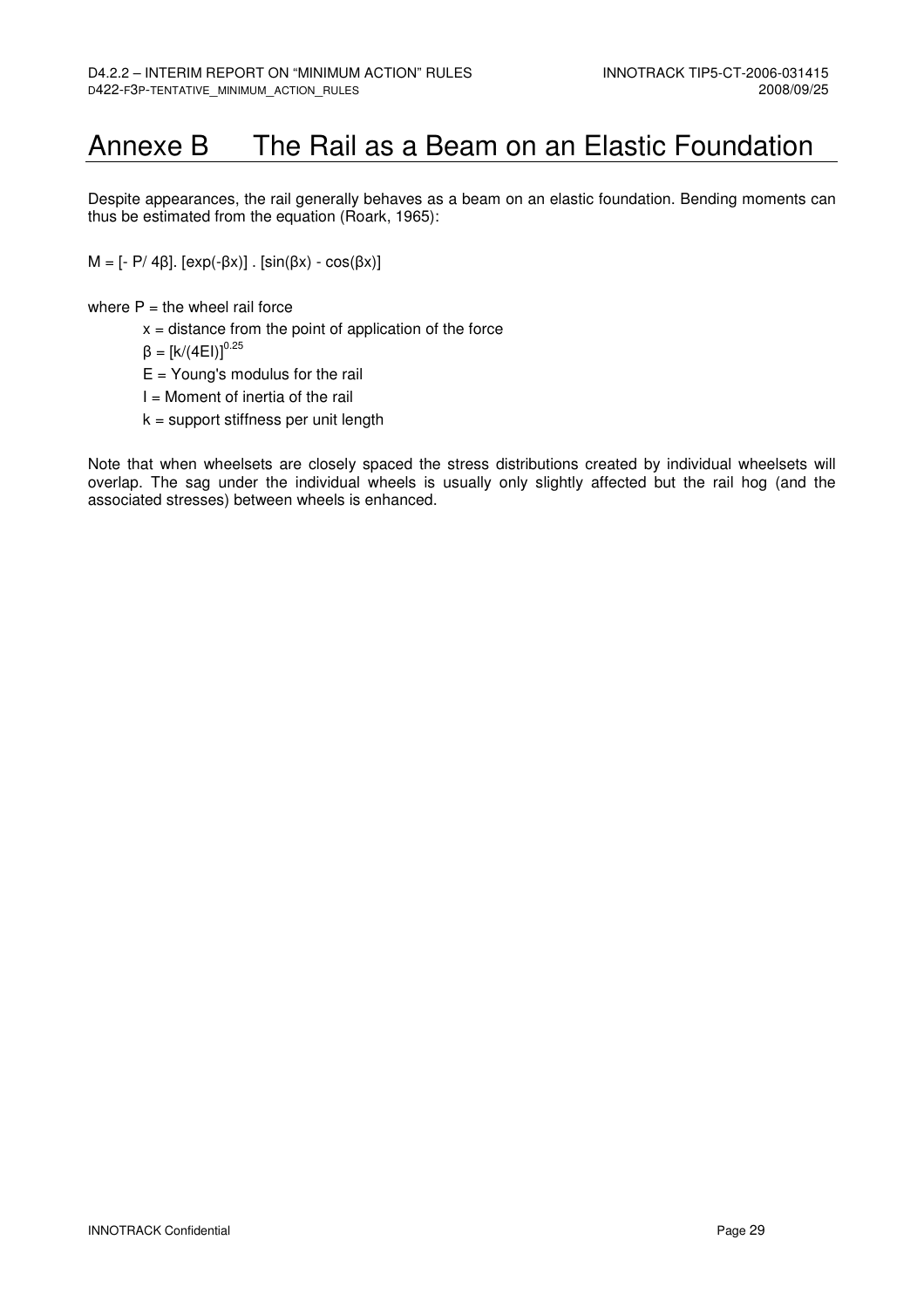## Annexe C Rail Support Stiffness

Stiffness is conventionally defined as force divided by resultant displacement. In the context of track, a figure often quoted is the 'stiffness per sleeper end'<sup>19</sup>. Figures that have been regarded as typical in Britain are as follows:

| Concrete sleepers | 42 MN/m   |
|-------------------|-----------|
| Timber sleepers   | 27.8 MN/m |

The figure depends on the type of sleeper because the sleeper itself is a beam on an elastic foundation. Hence the deflection at the rail seat is a function not just of the ballast and rail pad stiffness but also of the stiffness of the sleeper as a beam. k, the support stiffness per unit length, is simply the stiffness per sleeper end divided by the sleeper spacing. Hence a stiffness per sleeper end of 42 MN/m, combined with a sleeper spacing of 0.7m gives a value of  $k = 60$  MNm<sup>-2</sup>.

Work at British Rail Research however demonstrated that the support stiffness itself is load dependent and also shows considerable scatter (Watson, 1991). The following relationships have been quoted (Hamilton and Watson, 1995).

Timber sleepers

k (mean value, MNm<sup>-2</sup>) = 0.637 P ( $axle$  load in tonnes) standard deviation equivalent to a factor of 1.99

Steel sleepers

k (mean value, MNm<sup>-2</sup>) = 1.037 P (axle load in tonnes) standard deviation equivalent to a factor of 1.95

Concrete sleepers

k (mean value, MNm<sup>-2</sup>) = 3.94 P (axle load in tonnes) standard deviation equivalent to a factor of 1.5

It may be noted that at zero load, the effective stiffness is also zero

 $19$  The 'stiffness per sleeper end' is the stiffness that would be estimated by loading one rail seat and dividing the measured deflection.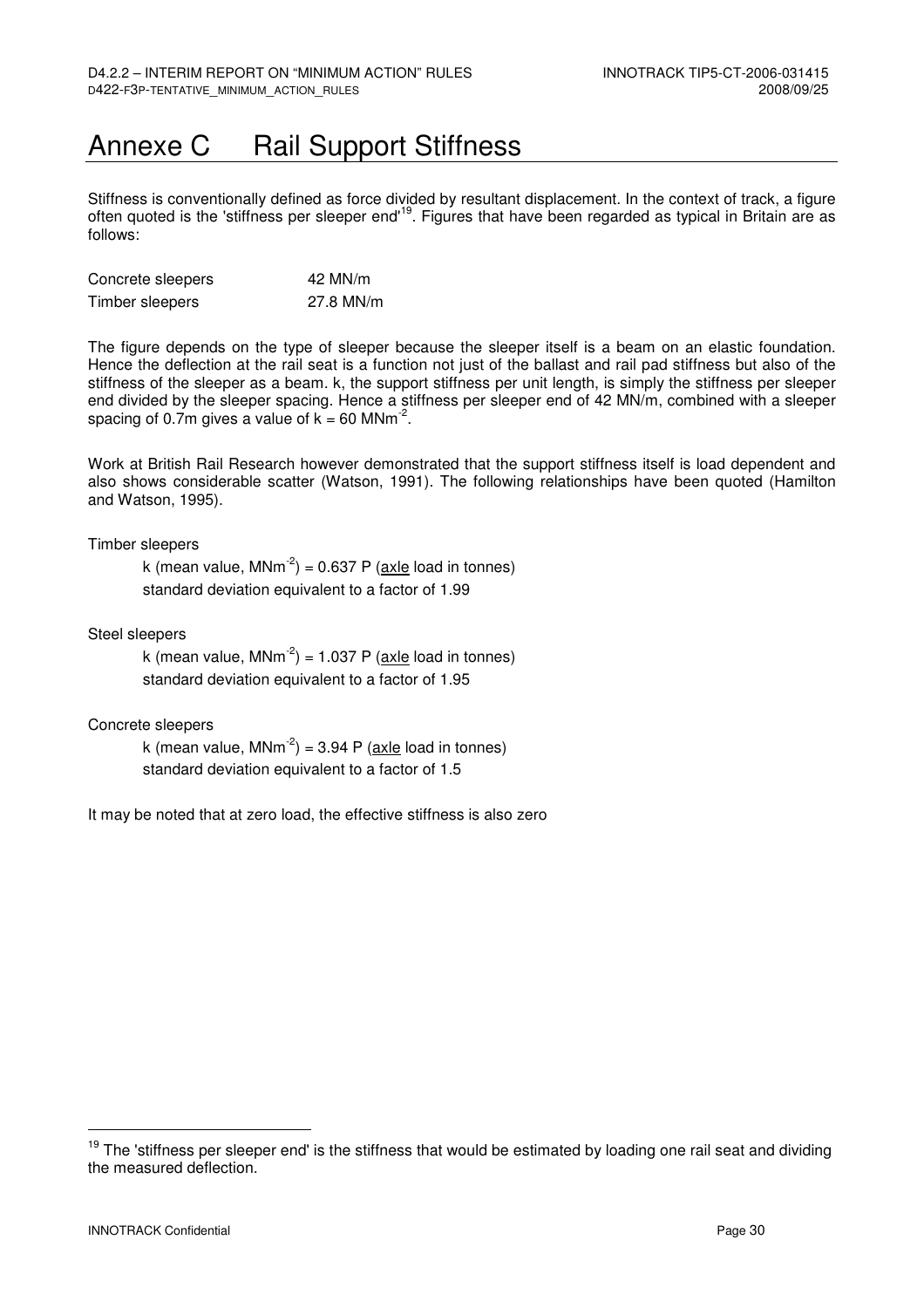## Annexe D Monte Carlo Simulation

### D.1. Introduction

The purpose of this annexe is to exemplify the process of Monte Carlo simulation. The question addressed is 'what is the likelihood of breakage occurring in rails with a mean toughness of 35 MNm-1.5, with a standard deviation of 3 MNm-1.5, when the combination of peak loads and crack sizes present creates a mean stress intensity factor of 30 MNm-1.5, with a standard deviation of 5. Both the fracture toughness and the applied stress intensity factor (s.i.f.) values are assumed to be normally distributed.

## D.2. Worst Case Approach

Typically the mean  $\pm$  2 or 3 standard deviations value is used as the 'worst case'. In this case for the toughness this means 29 or 26 MNm-1.5, and for the applied s.i.f., 40 or 45 MNm-1.5. Thus based on the 'worst case scenario' fracture is expected, something readily concluded by inspection. However the probability of the toughness being less than the mean minus two (three) standard deviations value is 2.3% (0.135%) and likewise the probability of the applied stress intensity factor exceeding the mean plus two (three) standard deviations value is 2.3% (0.135%). The probability of the two events in combination is thus  $5 \times 10^{-4}$  (1.8 x 10)  $^6$ ). It will be evident that if a large number of variables are involved, and a 'worst case' approach adopted, the level of conservatism becomes ludicrous.

### D.3. Accurate Solution

For this simple case, an accurate solution can be obtained:-

Defining the safety margin (SM) as

$$
SM = (S_m - L_m) / (\sigma_S^2 - {\sigma_L}^2)^{0.5}
$$

where  $S_m$  = the mean strength

 $L_m$  = the mean load  $\sigma_{\rm S}$  = the standard deviation of strength  $\sigma_{\text{L}}$  = the standard deviation of load

O'Connor (1991) showed that the reliability (proportion surviving) is given by Φ(SM) where Φ is the cumulative distribution function for the normal distribution. In this case,

SM = (K<sub>1c,mean</sub> - K<sub>app,mean</sub>) / ((s.d. for K<sub>1c</sub>)<sup>2</sup> + (s.d. for K<sub>app</sub>)<sup>2</sup>)<sup>0.5</sup>

i.e.

$$
(35-30) / (9+25)^{0.5} = 5 / 5.83 = 0.86
$$

From standard statistical tables,  $\Phi(0.86) = 0.8051$ . Thus the reliability is 80% and we anticipate a 20% breakage rate.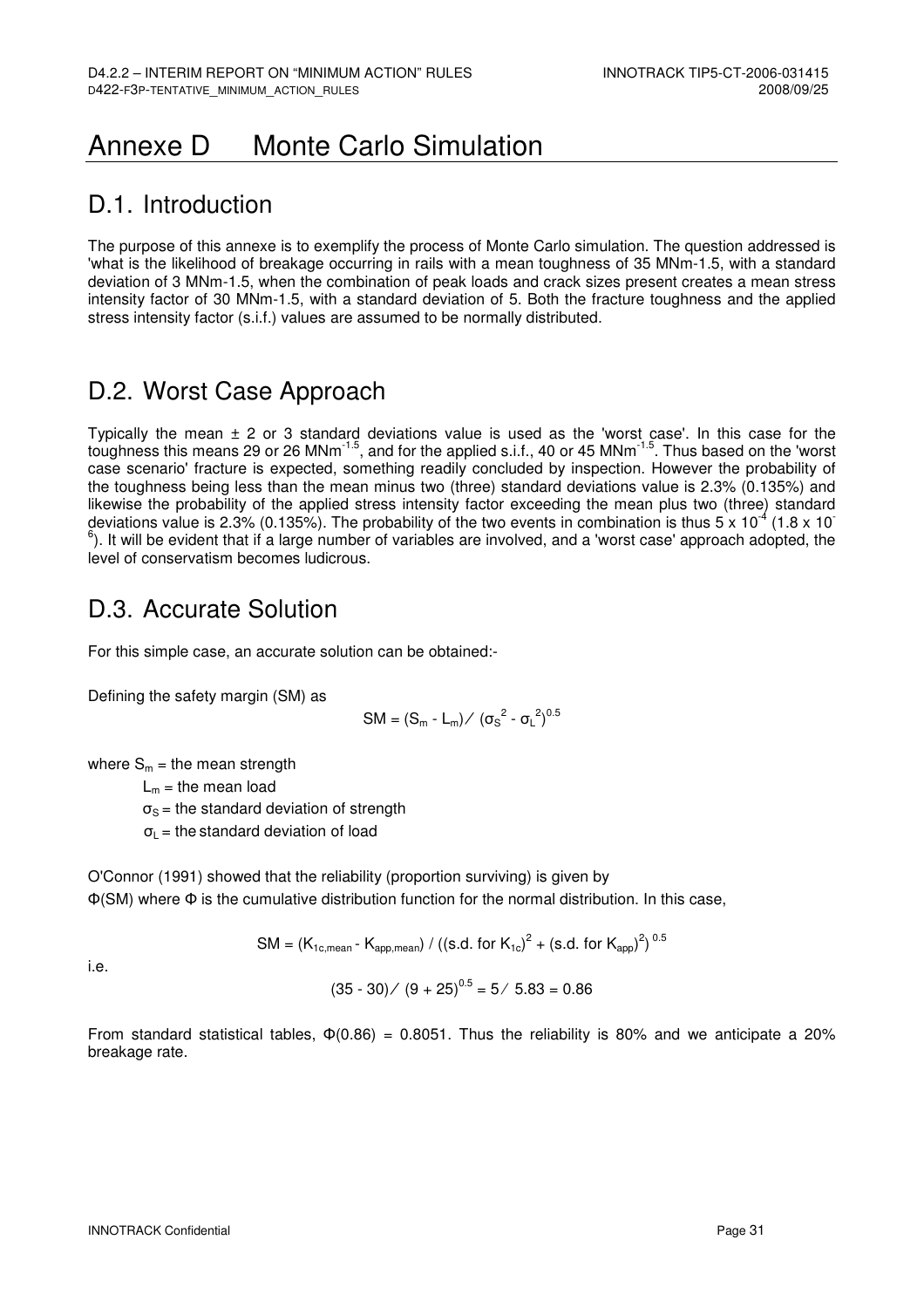## D.4. The Monte Carlo Approach

This can be envisaged as a two stage approach. First a table is set up (Table2), with, for the purposes of this example, 20 rows, each corresponding to a range of standard deviation values above and below the mean which have an equal probability of occurrence (in this case 5%). The average standard deviation for the row is then calculated first in terms of standard deviations below and above the mean, then in terms of toughness and the applied s.i.f. The mean toughness and mean applied s.i.f. are then added to the appropriate standard deviation terms to give a table with 20 values of toughness (green), all equally likely to occur, and 20 values of the applied s.i.f. (red), also all equally likely.

In both cases the 20 values cover the full range expected with the proviso that the normal distribution is assumed to be truncated at  $\pm$  3 standard deviations.

It will be appreciated that whilst in this case, the toughness and applied s.i.f. have been assumed to be normally distributed, any distribution could be broken up in this way to produce a set of ranges each of which has an equal probability of occurrence.

In stage 2, a series of random numbers is generated, between 0 and 19 (as there are 20 rows in Table2). On the basis of one number a toughness selected, and the basis of the next, an applied stress intensity factor. One is thus directly simulating the real situation where these two will be brought together in a random combination. If the applied s.i.f. is greater or equal to the toughness, breakage is expected (Table3).

Three out of 40 load applications are predicted to result in breakage, i.e. 7.5%. This is not a particularly good estimate of the population breakage rate (20%). However as the number of iterations increases the breakage rate will converge on the true value. 500 or 1000 iterations may be a reasonable starting point.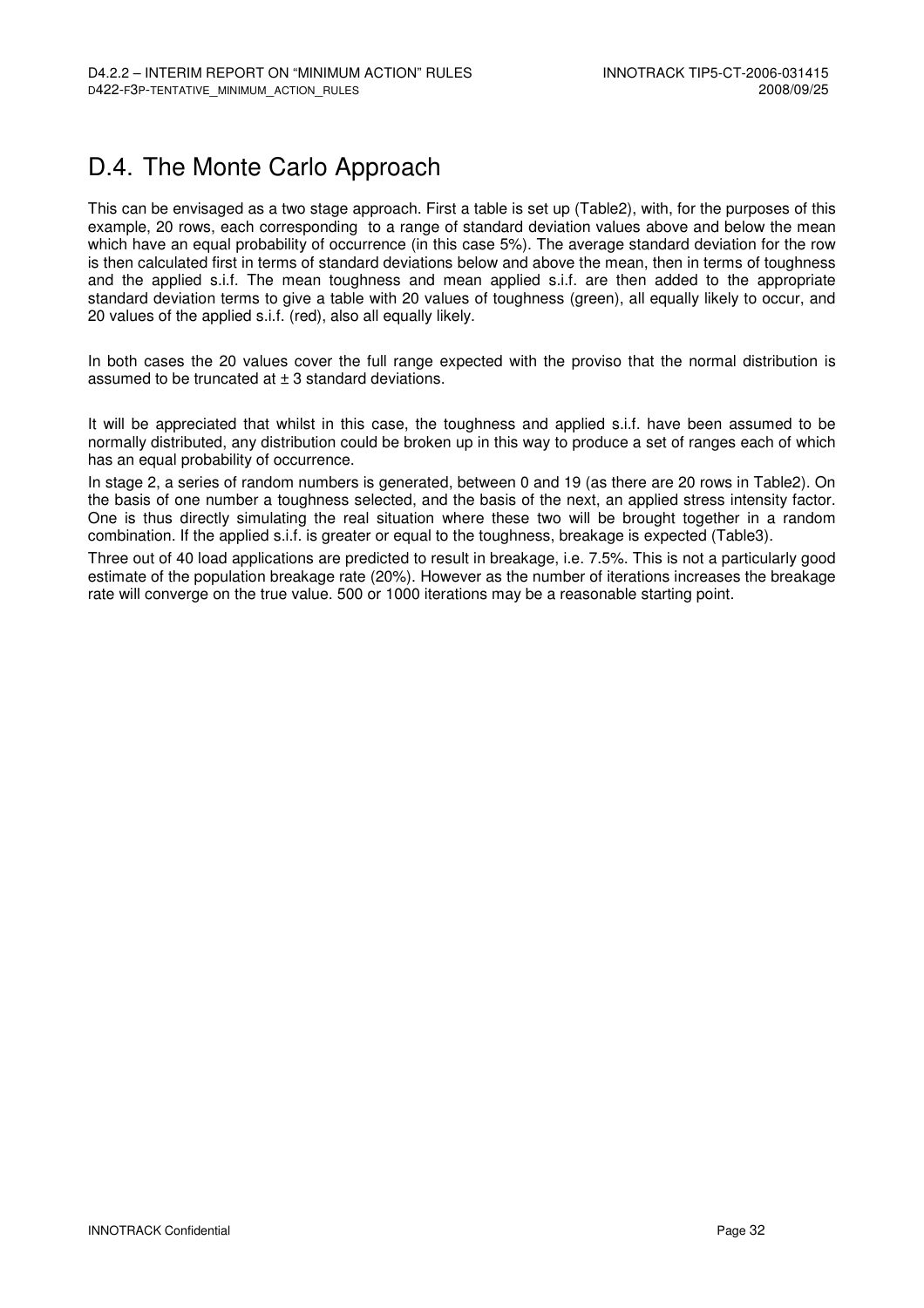| Number         | Lower end of<br>range, s.d.'s | Upper end of<br>range, s.d.'s | Average<br>for range,<br>s.d's | SD for<br>$K1c = 3$ | <b>Add Mean</b><br>$= 35$ | SD for<br>$K_{\text{appl}} = 5$ | Add mean<br>$K = 30$ |
|----------------|-------------------------------|-------------------------------|--------------------------------|---------------------|---------------------------|---------------------------------|----------------------|
| 0              | -3                            | $-1.65$                       | $-2.325$                       | $-6.975$            | 28.025                    | $-11.625$                       | 18.375               |
| 1              | $-1.65$                       | $-1.28$                       | $-1.465$                       | $-4.395$            | 30.605                    | $-7.325$                        | 22.675               |
| $\overline{2}$ | $-1.28$                       | $-1.04$                       | $-1.16$                        | $-3.48$             | 31.52                     | $-5.8$                          | 24.2                 |
| 3              | $-1.04$                       | $-0.84$                       | $-0.94$                        | $-2.82$             | 32.18                     | $-4.7$                          | 25.3                 |
| 4              | $-0.84$                       | $-0.67$                       | $-0.755$                       | $-2.265$            | 32.735                    | $-3.775$                        | 26.225               |
| 5              | $-0.67$                       | $-0.53$                       | $-0.6$                         | $-1.8$              | 33.2                      | -3                              | 27                   |
| 6              | $-0.53$                       | $-0.39$                       | $-0.46$                        | $-1.38$             | 33.62                     | $-2.3$                          | 27.7                 |
| 7              | $-0.39$                       | $-0.25$                       | $-0.32$                        | $-0.96$             | 34.04                     | $-1.6$                          | 28.4                 |
| 8              | $-0.25$                       | $-0.13$                       | $-0.19$                        | $-0.57$             | 34.43                     | $-0.95$                         | 29.05                |
| 9              | $-0.13$                       | $\mathbf 0$                   | $-0.065$                       | $-0.195$            | 34.805                    | $-0.325$                        | 29.675               |
| 10             | $\mathbf 0$                   | 0.13                          | 0.065                          | 0.195               | 35.195                    | 0.325                           | 30.325               |
| 11             | 0.13                          | 0.25                          | 0.19                           | 0.57                | 35.57                     | 0.95                            | 30.95                |
| 12             | 0.25                          | 0.39                          | 0.32                           | 0.96                | 35.96                     | 1.6                             | 31.6                 |
| 13             | 0.39                          | 0.53                          | 0.46                           | 1.38                | 36.38                     | 2.3                             | 32.3                 |
| 14             | 0.53                          | 0.67                          | 0.6                            | 1.8                 | 36.8                      | 3                               | 33                   |
| 15             | 0.67                          | 0.84                          | 0.755                          | 2.265               | 37.265                    | 3.775                           | 33.775               |
| 16             | 0.84                          | 1.04                          | 0.94                           | 2.82                | 37.82                     | 4.7                             | 34.7                 |
| 17             | 1.04                          | 1.28                          | 1.16                           | 3.48                | 38.48                     | 5.8                             | 35.8                 |
| 18             | 1.28                          | 1.65                          | 1.465                          | 4.395               | 39.395                    | 7.325                           | 37.325               |
| 19             | 1.65                          | 3                             | 2.325                          | 6.975               | 41.975                    | 11.625                          | 41.625               |

**Table 2**